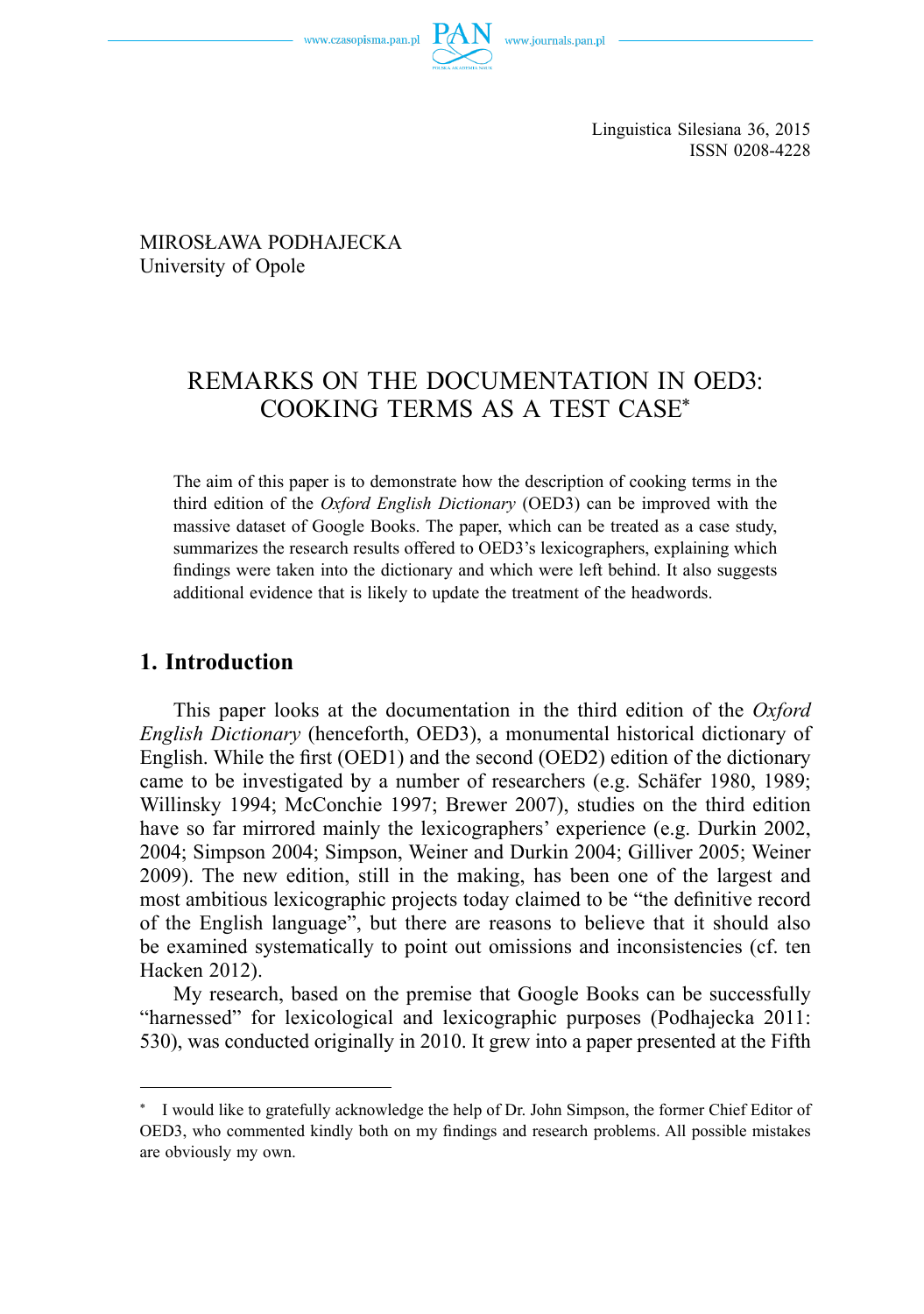International Conference on Historical Lexicography and Lexicology held at St. Ann's College, Oxford (16-18 June 2010), which marked the tenth anniversary of *OED Online* (OED3)*.* This paper focuses on the extent to which the research influenced the treatment of cooking terms in OED3, offering threads of evidence which seem strong enough to further improve the description of the headwords.

The *Oxford English Dictionary* has always welcomed contributions from the general public. In his capacity as Chief Editor of OED3, Simpson underlined in one of his interviews (2011):

The public have always been involved in the OED roughly from the beginning of the 1850s. The collection of this amount of documentary evidence can't just be done by the editorial staff alone, and the public know things that we don't, so if we can encourage the general public to send in information to us (...) then it makes the dictionary much stronger.

When complete, my database was sent to Oxford in the hope that it might help establish the dating of the cooking terms and I am proud to say that many of my findings are now incorporated into OED3 (see Appendix 2). This has given me a unique opportunity to look back at the results of my research from the perspective of OED3's working practice.

# **2. Materials and methods**

Cooking seemed a timely topic, insofar as "the culinary appetites of the English-speaking world grow ever more diverse, loan words referring to new cuisines are a perennial source of new *OED* entries (...) Dishes from the Englishspeaking world are also in evidence, with new entries for the classic English dessert *Eton mess*, the American *doughnut hole*, and that emblem of West Coast US sushi culture, the *California roll*".1 The changes in the English vocabulary of cooking have indeed been confirmed by my research sample, 40% of which are newly added headwords.

The cooking terms come from OED3's alphabet range revised by 2010 (M-R). They were extracted from the online version of the dictionary by means of the 'search in definition' function, the label *Cookery* having been treated as the query keyword. Since the bulk of Google Books sources comes from the late eighteenth century, I only took into account post-1750 headwords or senses. In line with the criteria adopted, 95 headwords or senses constituted my research sample (see Appendix 1). OED3's documentation material was then checked against Google Books; the search for antedatings was treated as essential in my research, but I paid attention to different aspects of lexicographic description.

<sup>&</sup>lt;sup>1</sup> The passage is quoted from the OED website presenting the March 2011 update at  $\langle$ http://public. oed.com/the-oed-today/recent-updates-to-the-oed/previous-updates/march-2011-update/›.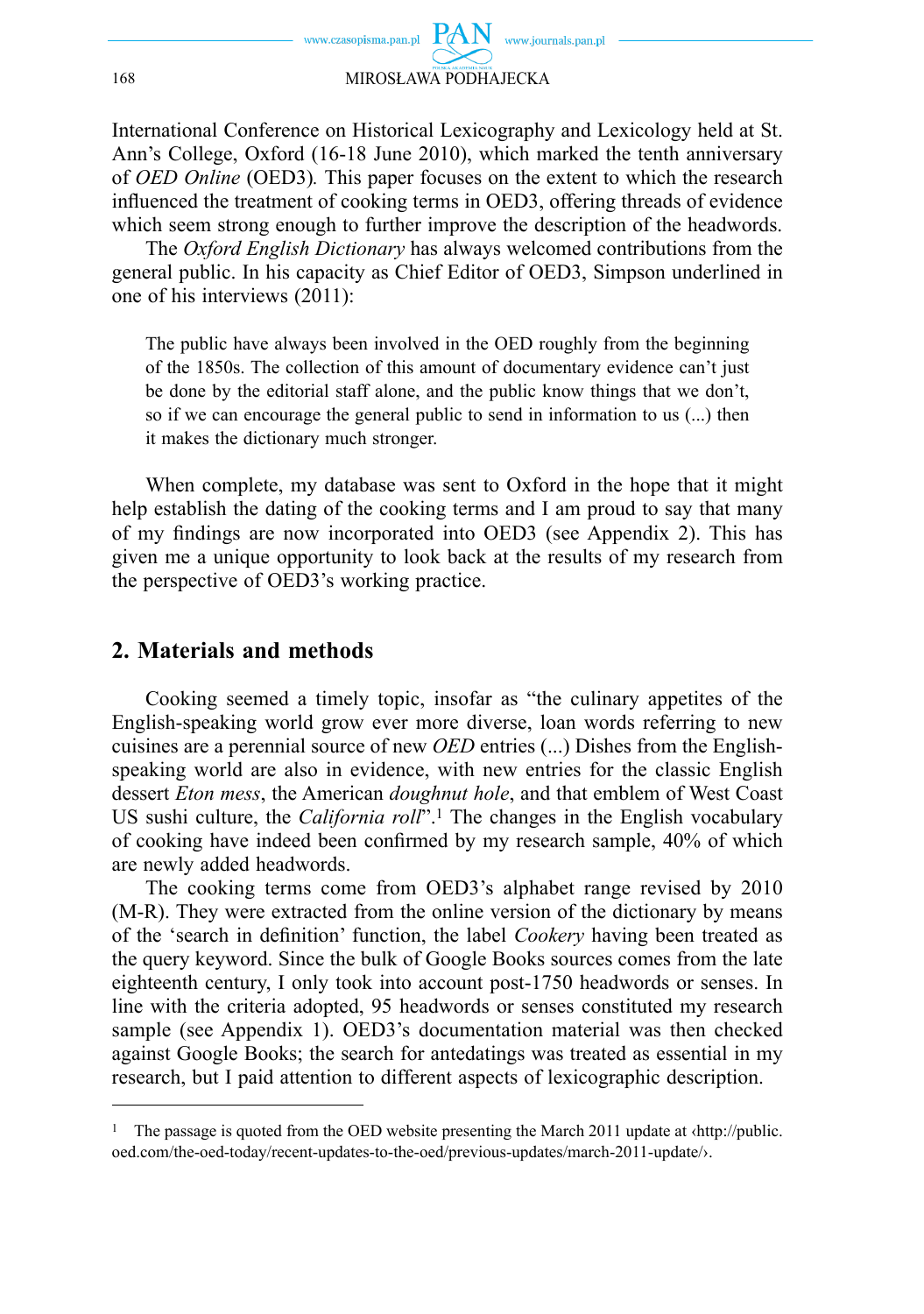

Many of the citations collected from Google Books were found in cookery books, such as *The French Cook* (1822), *The Cook's Dictionary* (1833) or *The Complete Modern Cook* (1834), which had always been selling in large numbers. However, useful and even illuminating material was collected from other text genres, such as journals or travel accounts. Any quaint or undated Google Books citations were verified in two major digital libraries: HathiTrust and the Internet Archive, which provided full-text access to a proportion of the sources. It needs to be added that all the searches conducted in 2010 were repeated in 2015 to bring the evidence up to date.

## **2.1. OED3**

The third edition of the *Oxford English Dictionary* is based on OED2, which appeared first as a printed version (1989) and then an electronic one (1994). Soon afterwards, launching a new edition began to be discussed and, since 2000, the dictionary has been undergoing a complete top-to-bottom revision (for an outline, see, e.g., Simpson 2004: 198-207; Weiner 2009: 378-409). One has to admit that, in the era of the digital revolution, it was the only sensible decision which could rescue the dictionary from becoming a "magnificent fossil", as Laski (qtd. in Ilson 1986: 17) pointed out far-sightedly. In a nutshell, the value of the new edition lies in its drawing on accumulated scholarship on the one hand and applying a far wider range of sources, including enormous databases, corpora and the World Wide Web, on the other one. Little wonder the revision has brought changes to practically every aspect of the dictionary microstructure and the wordlist too has grown  $-$  and is still growing  $-$  considerably.

## **2.2. Google Books**

The basic aim of Google Books, an innovative project undertaken in 2005, is to make as much book content searchable online as possible without infringing copyright law. At present, Google Books embraces around 30 million books, which makes it the largest collection of (not only) English text available worldwide. In the standard version, it offers two types of sources: those in the public domain, which are available in their entirety, and those protected by copyright, available as text snippets (a few lines of text surrounding the search term).2 Thanks to an interface developed by Mark Davies, Google Books is now treated as a fully-fledged corpus embracing two subcorpora of British English (34 billion words) and American English (155 billion words).

<sup>2</sup> The latter does not allow one to see the words in a broader context, which is a serious disadvantage to scholarly research. A description of the pitfalls of using Google Books can be found in Podhajecka (2011).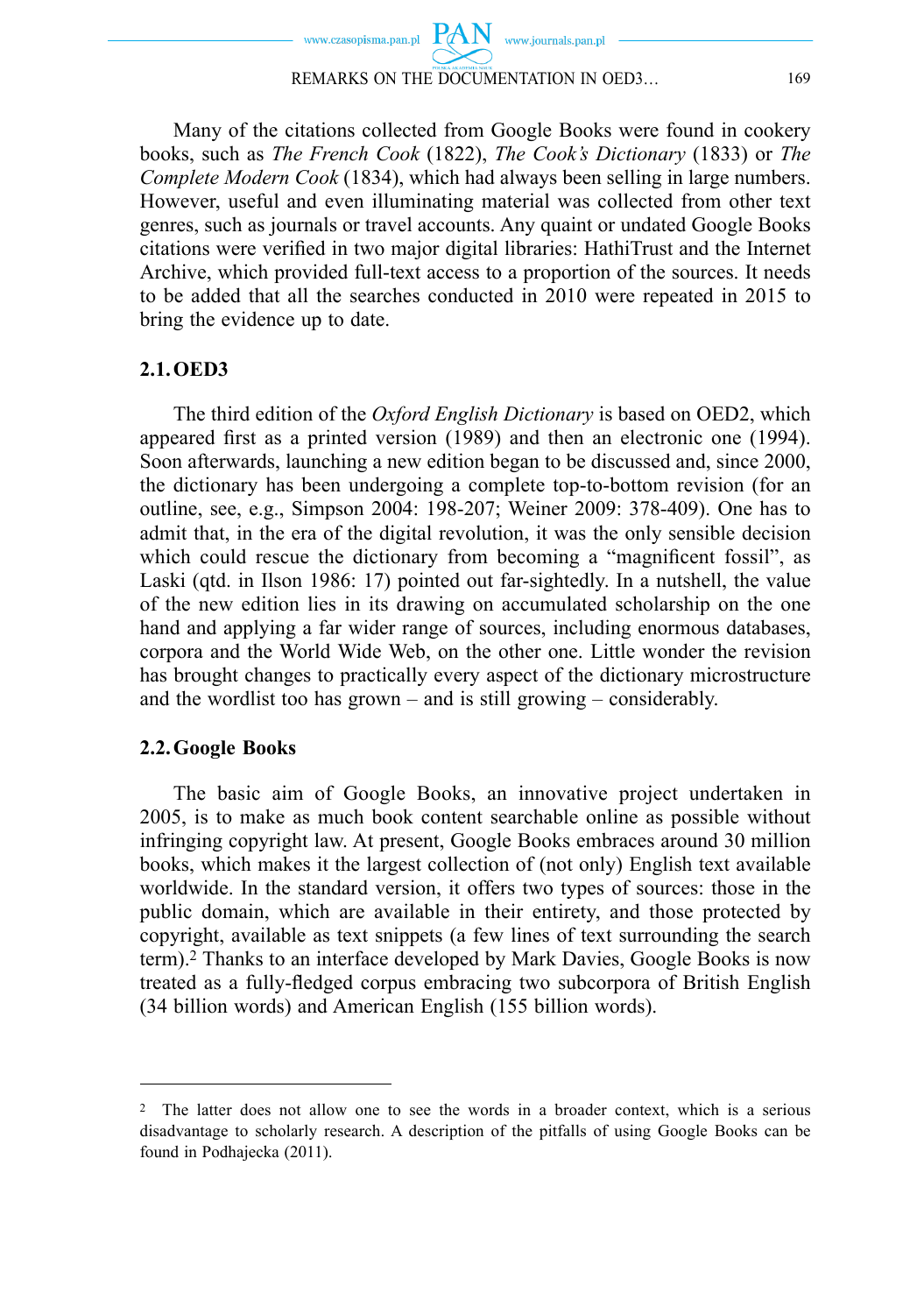

# **3. Updating OED3's documentation**

Summarizing the results of my research, antedatings were found for 76 of the cooking terms, which accounts for 80% of the research sample, 48 of which (50.5%) were retrieved from full-text versions. Text snippets offering limited view provide less reliable evidence, all the more that the dating of Google Books sources is not infrequently wrong, but the pool of snippet antedatings does not have to be completely useless. OED3's editors succeeded, with the help of library researchers, in identifying the sources of the snippets, which shows that the passages for headwords such as *make-ahead, mizutaki* or *money bag* were both relevant and dated properly.

Antedatings were not found for 18 lemmas, mainly short and/or frequent word-forms (e.g. *pesto, pin, purse, reamer*), which came to be retrieved in thousands of hits. Despite applying various Boolean expressions to narrow the searches (e.g. "purse" AND "cream", "purse" AND "syrup" or "purse" AND "sauce"), the hits for the above words were most difficult to sift through. $3$ 

As could be expected, not all the data was regarded as fully suitable from the point of view of historical lexicography. Nevertheless, the editors decided to incorporate into the dictionary's database the antedatings for 56 headwords or senses (59%), in several cases taking more than one citation per entry. The exact data can be found in Appendix 2.

#### **3.1. Antedatings and postdatings**

The time-span of antedating is quite varied, covering from a few years (e.g. *petite marmite* 1900 > 1890) to over 100 years (*medallion* 1907 > 1806). This is a clear-cut proof that Google Books is an invaluable collection of citations that can push back the first recorded usages of OED3's headwords. Moreover, for some headwords I identified more than one illustrative example predating OED3's first date of appearance, so the lexicographers could choose those which presented the cooking term in the most informative context. A sample of my antedatings database is displayed in Table 1 below.

<sup>&</sup>lt;sup>3</sup> It seems something of a paradox that the richer the database is, the more difficult it is to find particular evidence for a particular search term.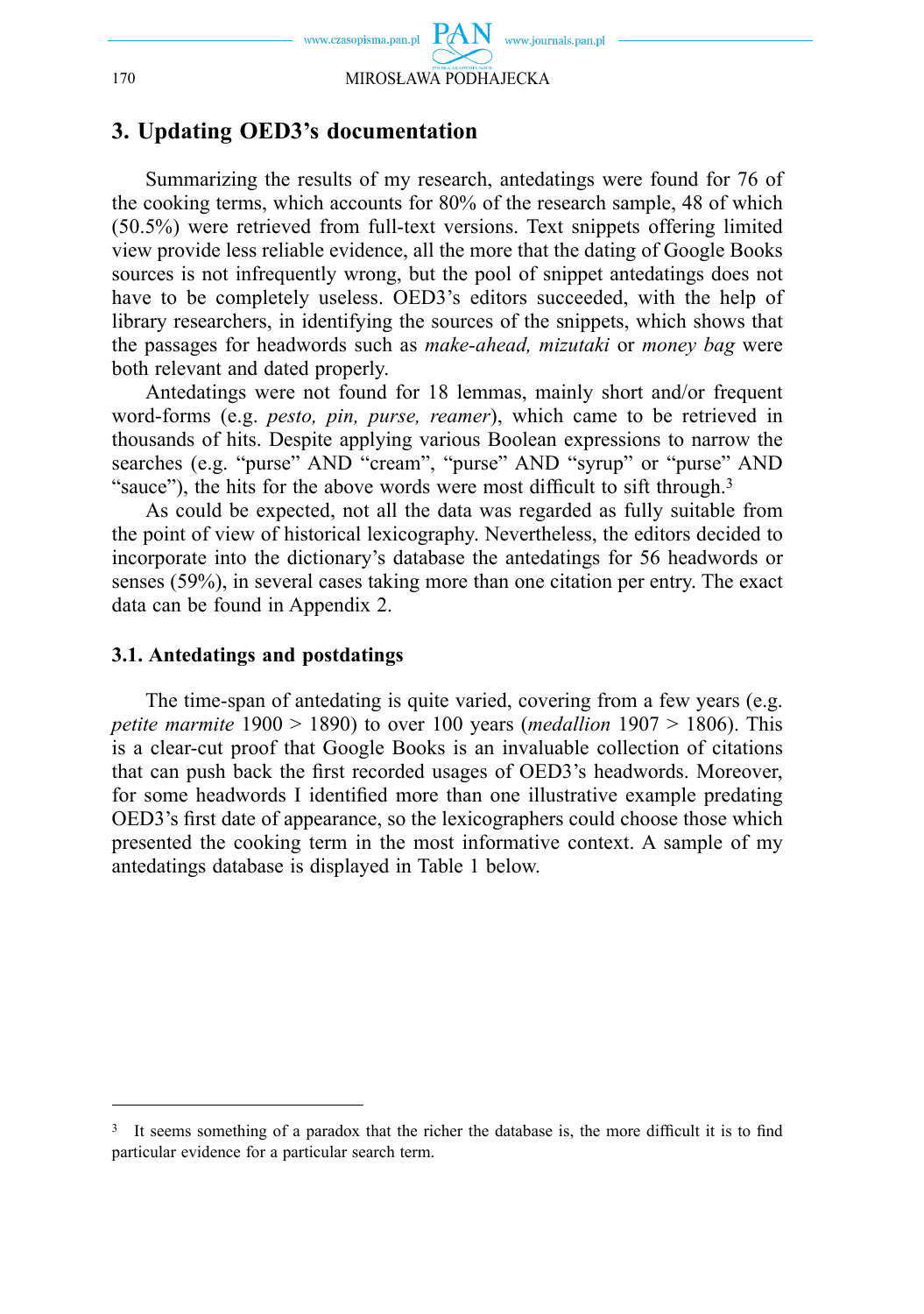| Headword | Antedated<br>from $>$ to | Antedating citation                                                                                                                                                                                                  |
|----------|--------------------------|----------------------------------------------------------------------------------------------------------------------------------------------------------------------------------------------------------------------|
| nam prik | 1897 > 1857              | A sauce called nam-phrik is used by all classes in<br>Siam. It is prepared by bruising a quantity of red<br>pepper in a mortar: The Kingdom and People of Siam<br>(p. 108)                                           |
| olykoek  | 1809 > 1795              | I think you had better stay at home and mind your<br>studies, or come and eat kifkatoma nuts and oly-cooks<br>at my fire side: <i>The New-York Magazine</i> , 6 (p. 26)                                              |
| pasta    | 1874 > 1827              | It consists of a large quantity of bread, in which<br>case only it is called soup, <i>zuppa</i> ; or of <i>pasta</i> , that<br>is macaroni, vermicelli, or some similar paste: Two<br>Hundred and Nine Days (p. 339) |
| raclette | 1949 > 1914              | This is what is called a <b>raclette</b> ; and it is very good,<br>accompanied with wine: Unknown Switzerland:<br>Reminiscences of Travel (p. 276)                                                                   |

Table 1. A sample of the antedatings database

A number of postdatings were also available for a majority of the headwords, even though antedatings were much harder to find. Since the last quotations for *make-ahead* (noun) and *make-ahead* (adjective) in OED3 are dated to 1971 and 1998 respectively, Table 2 displays potential postdatings for both parts of speech.

| Table 2. Antedatings for make-ahead (adjective and noun) |  |  |  |  |  |  |
|----------------------------------------------------------|--|--|--|--|--|--|
|----------------------------------------------------------|--|--|--|--|--|--|

| Headword                  | Postdated<br>from $>$ to | Postdating citation                                                                                                                                                                                                                                                |
|---------------------------|--------------------------|--------------------------------------------------------------------------------------------------------------------------------------------------------------------------------------------------------------------------------------------------------------------|
| make-ahead<br>(noun)      | 1971 > 2003              | With this simple collection of recipes, you'll find<br>everything you need – from the easy to <b>make-aheads</b> ,<br>family favorites, and scrumptious festive cookies for<br>entertaining: <i>Homemade Christmas Cookies</i> (p. 4)                              |
|                           | 1971 > 2006              | As you look over potential recipes, select a few that<br>are make-aheads, specifically those that don't require<br>any additional preparation other than heating up or<br>taking out of the freezer: <i>The All-New Complete</i><br>Cooking Light Cookbook (p. 23) |
| make-ahead<br>(adjective) | 1998 > 2008              | This make-ahead dish goes well with roast chicken,<br>turkey, ham or pork. Instead of apples, you can<br>use 2 cups (500 ml) unsweetened applesauce: Anne<br>Lindsay's Light Kitchen (p. 152)                                                                      |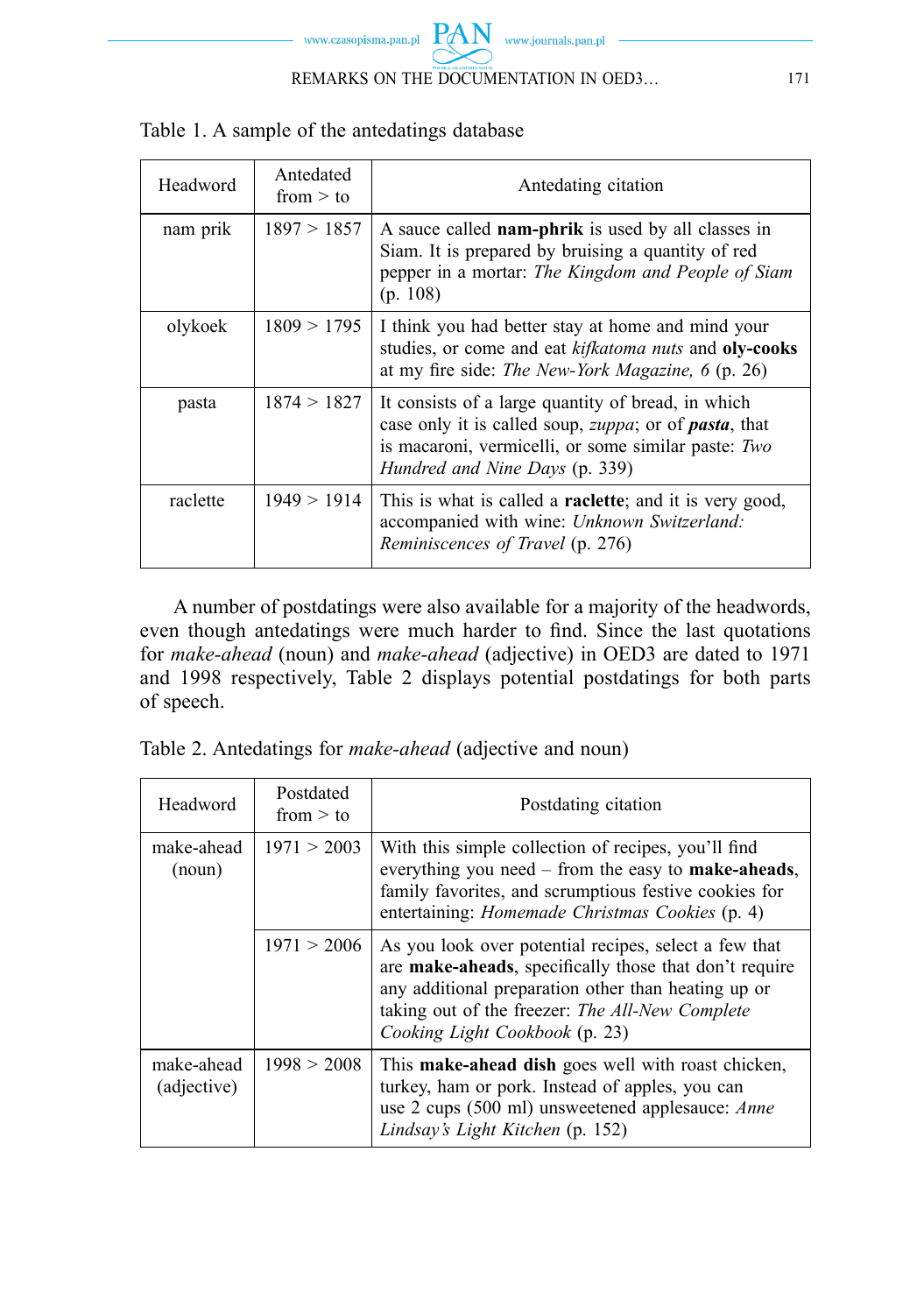

Table 2.

|  | $1998 > 2013$   Although you could have this as a <b>make-ahead</b> dish |
|--|--------------------------------------------------------------------------|
|  | because it takes 3 hours to cook, you might want to                      |
|  | have it as your reward on Cook Day instead: Week in                      |
|  | $ a\,Day$ (p. 2)                                                         |

Serendipity also played a role: I sometimes coincidentally came across evidence for other words, such as *biryani*, a cross-reference in the entry for *nasi beryani*.<sup>4</sup> The lemma, with the first recorded occurrence in 1932, can now be antedated to 1856.

| Table 3. Antedatings for <i>biryani</i> , a cross-reference to the search term <i>nasi beryani</i> |  |  |
|----------------------------------------------------------------------------------------------------|--|--|
|                                                                                                    |  |  |

| Headword | Antedated<br>from $>$ to | Antedating citation                                                                                                                                                                                                                                                                                                                                                                                         |
|----------|--------------------------|-------------------------------------------------------------------------------------------------------------------------------------------------------------------------------------------------------------------------------------------------------------------------------------------------------------------------------------------------------------------------------------------------------------|
| biryani  | 1932 > 1856              | These being removed, we dipped hands in "Birvani,"<br>a meat pillaw, abounding in clarified butter: <i>Personal</i><br>Narrative of a Pilgrimage to El-Madinah and Meccah<br>(p. 477)                                                                                                                                                                                                                       |
|          | 1932 > 1884              | The rich give costly public dinners at which the chief<br>dishes are <i>biryani</i> and <i>jarda</i> . <b>Biryani</b> is a dish of<br>mutton, clarified butter, rice, cardamoms, cloves, black<br>pepper, cinnamon, and fresh ginger or saffron; <i>jarda</i><br>is a sweet dish of rice, clarified butter, sugar, almonds,<br>saffron, and other spices: Gazetteer of the Bombay<br>Presidency 21 (p. 197) |
|          | 1932 > 1921              | <b>Biryani</b> , 'fry', is made with marrow, plenty of<br>spices, lime, cream, and milk: Islam in India: or,<br>the Qānūn-i-Islam; the Customs of the Musalmāns of<br>India; Comprising a Full and Exact Account of Their<br>Various Rites and Ceremonies from the Moment of<br>Birth to the Hour of Death (p. 320)                                                                                         |

The same goes for *pâté*, whose sense 'a rich paste or spread made from finely minced and seasoned meat, fish, or vegetables, usually cooked in a terrine and served cold' (OED3 1890) has been cross-referenced to *pâté de foie gras,*  a formally and semantically related headword. As has turned out, one of my

<sup>4</sup> *Nasi beryani* (OED3 1963) can be further antedated to 1962: "Unique foods to try: satay, variety of meats on bamboo skewers grilled over charcoal, served with chili-peanut sauce, eaten off the skewer; chicken in the coconut, uniquely spiced stew served in a basket; *nasi beryani*, *chicken or mutton*-based turmeric rice": *Pacific Hotels and Transportation Services* (p. 122).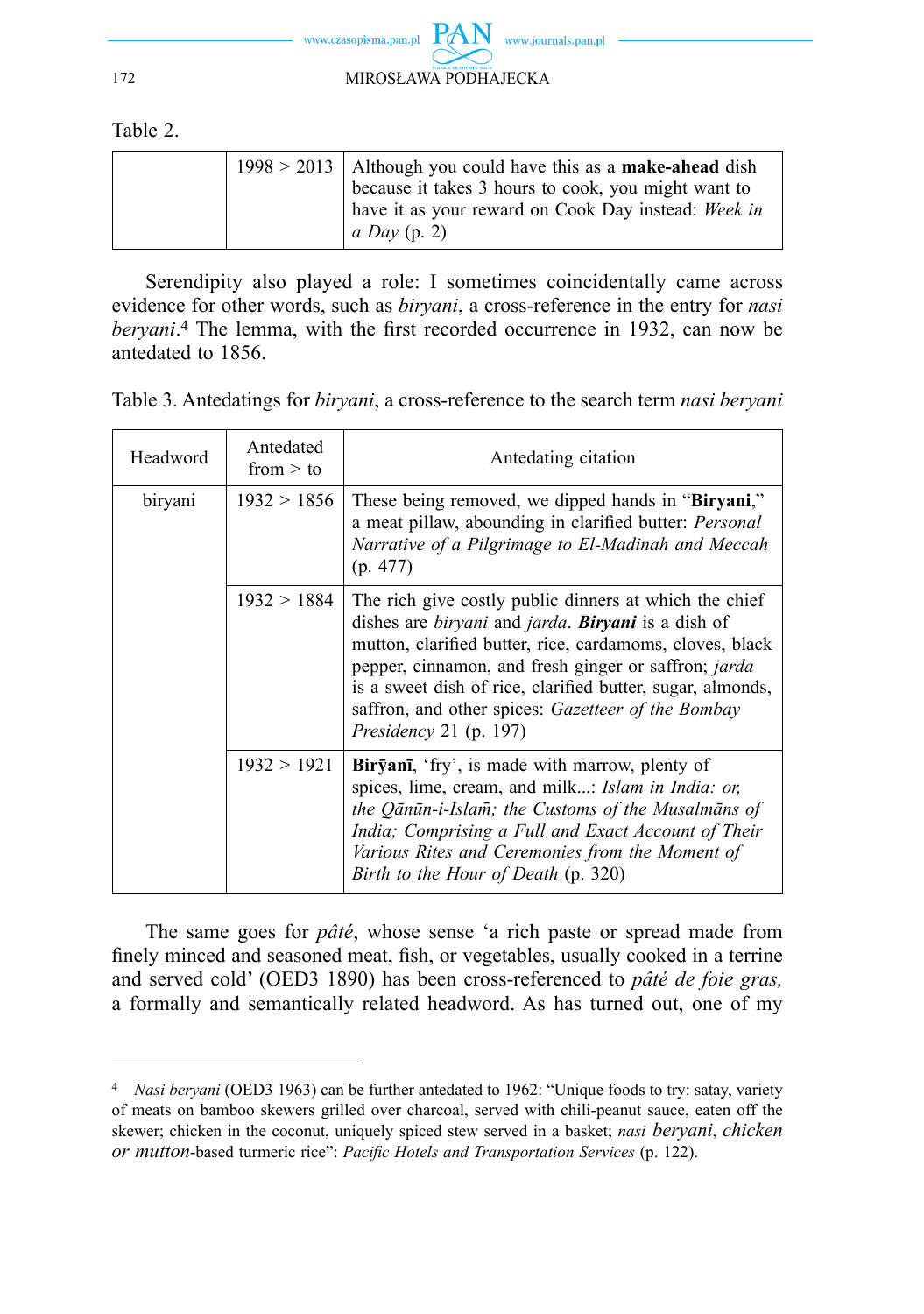

antedatings originally collected for *pâté* served OED3's lexicographers as the earliest attestation for *pâté de foie gras*. 5

Google Books includes multilingual text which can tell us something about the currency of the cooking terms in other languages. To provide a specific example, *rassolnik* (OED3 1899), a Russian loanword, was borrowed into French a few decades earlier, as shown by sources like *La cuisine classique études pratiques* ... (1856) or *La Gastronomie en Russie* (1860), whereas *nassi goreng* (OED3 1924), a word of Malay provenience, was attested in German as early as 1839 (*Das Ausland: Eine Wochenschrift...*).

## **3.2. Spelling variants**

Variation in form has always been given much attention by the OED's editors, as indicated by strings of diachronically arranged word-forms. However, as results from my analysis, even more spelling variants could be added to OED3 with the proviso that they may not have gained wide recognition (cf. Table 4). The spellings *Rusolnik* and *russolnik* (OED3 *rassolnik*), available in Google Books with a single occurrence each, can be treated as a case in point.

| OED3's headword  | A new spelling             |
|------------------|----------------------------|
| madeleine        | madelaine                  |
| medallion        | medalion                   |
| nasi             | nassi                      |
| nasi goreng      | nassi goreng / nasi goring |
| olykoek          | oily cake                  |
| pain au chocolat | pain an chocolat           |
| pain de campagne | pan de campagne            |
| poffertje        | pufferties                 |
| rassolnik        | rosolnik / rossolnik       |

Table 4. New spelling variants found in Google Books

The most unusual of the above-mentioned spellings is *oily cake*, which resembles an English calque rather than the original Dutch name. Since its status was enigmatic, OED3's lexicographers decided to treat the passage in which it was used as a square-bracketed citation:6 "This dog, who had been taught

<sup>&</sup>lt;sup>5</sup> It reads as follows: "The dinner was in the first stile, and among the luxuries were *pâtés de foie gras*, a dish fit for Heliogabalus himself. It is composed of the livers of geese, and truffles": *Narrative of a Forced Journey through Spain and France* (1814, p. 124-125).

<sup>6</sup> It is a citation which includes a lexical antecedent of the headword and which is therefore put into square brackets.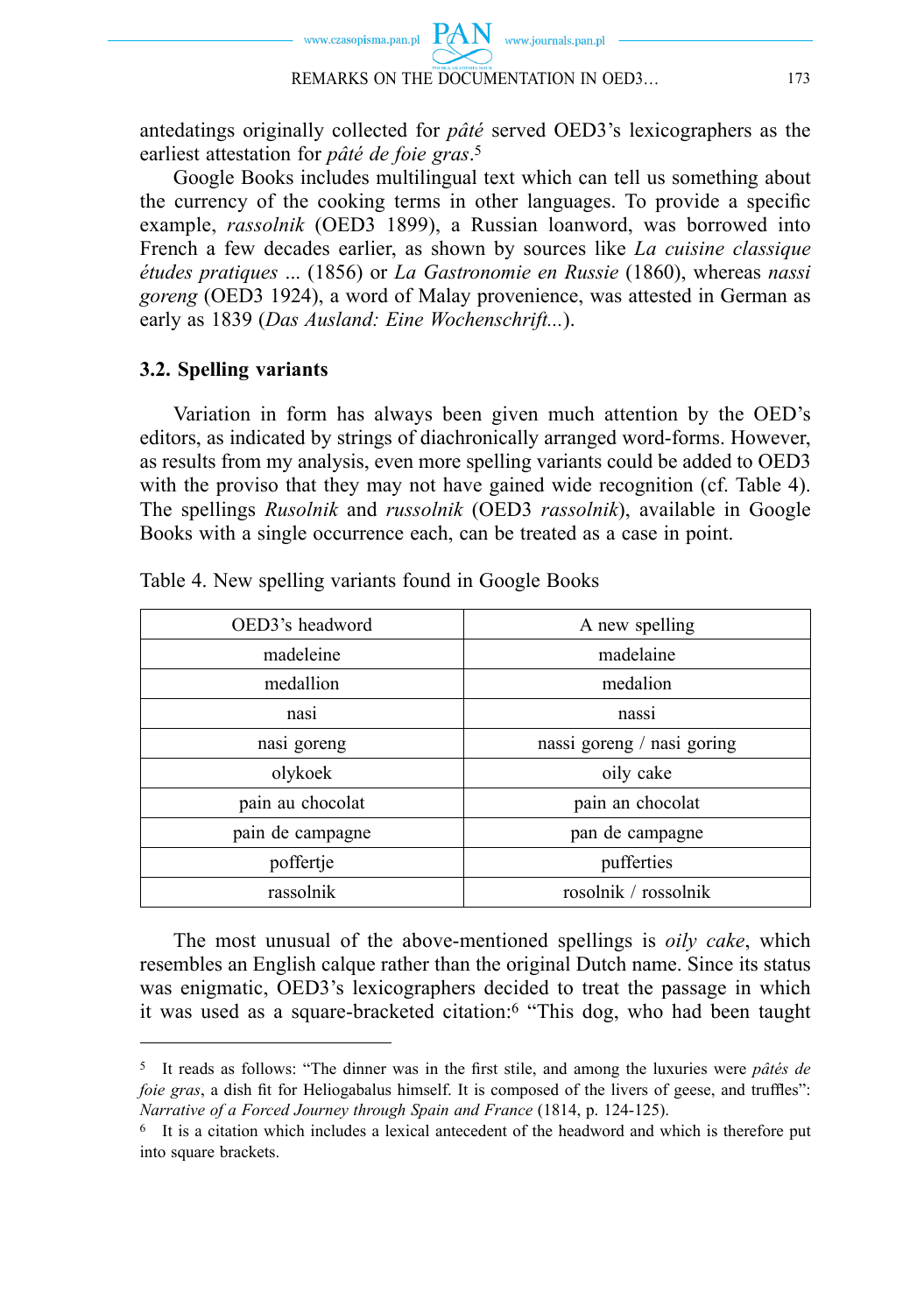

to fetch and carry, we used to go out with, furnished with *oily cakes*, to the town ditch, where we lay concealed, my husband and the dog on one side, I on the other in the weeds, till the smugglers came with horseloads of brandy, &c., and in small kegs": *Novels and Miscellaneous Works: With Prefaces and Notes* (1724, p. 444). A reference to "the Low Countries" found earlier in the text must have been the main argument for doing so.

At the same time, one might wonder why the lexicographers ignored the other spellings, of which only *nassi goreng* was admitted into the dictionary. While *medalion* or *pain an chocolat* were apparently typographical mistakes and *nassi*, by contrast, was used in a non-English context, there are fewer reservations to the other variants attested in Google Books. *Madelaine*, for instance, is quite frequent, particularly in the plural form, and although some of its occurrences are in other languages or quite different meanings, there is sufficient diachronic documentation to prove that the spelling did come with the cooking sense (see Table 5).

| New variant | Date | Interdating citation                                                                                                                                                                                                                                    |
|-------------|------|---------------------------------------------------------------------------------------------------------------------------------------------------------------------------------------------------------------------------------------------------------|
| madelaine   | 1832 | <b>MADELAINES EN SURPRISE. Make</b><br>your <i>madelaines</i> in the usual way; when cold, cut<br>a thin slice from the bottom, take out nearly all the<br>inside: The Cook's Dictionary  (p. 342)                                                      |
|             | 1885 | <b>MADELAINES</b> . Take nine ounces of powder-sugar,<br>eight of flour, the yolks of four and six whole eggs,<br>two spoonfuls of brandy, and a grain of salt; put<br>these into a saucepan, stirring continually The<br>Cook's Own Book (p. 114)      |
|             | 1904 | Recipes for angel cake mixture and for Genoese<br>mixture, and for <i>madelaines</i> are given on page<br>241 of the Ten Shillings a Head book: The Single<br>Handed Cook: More Recipes (p. 184)                                                        |
|             | 1920 | "I remember only that you made yourself ill<br>eating Madelaines and had to be taken home en<br>voiture," Collier Pratt said quickly: Outside Inn<br>(p. 200)                                                                                           |
|             | 2000 | Scones, crumpets, shortbread cookies,<br>and <b>Madelaines</b> are essential to a proper tea party<br>and can be topped with sweet butter, clotted cream,<br>lemon curds, and/or jams: The Complete Idiot's<br>Guide to Throwing a Great Party (p. 145) |

Table 5. Occurrences for the variant *madelaine* unrecorded in OED3

A few of the novel word-forms collected above have been displayed in Table 6 in their immediate contexts.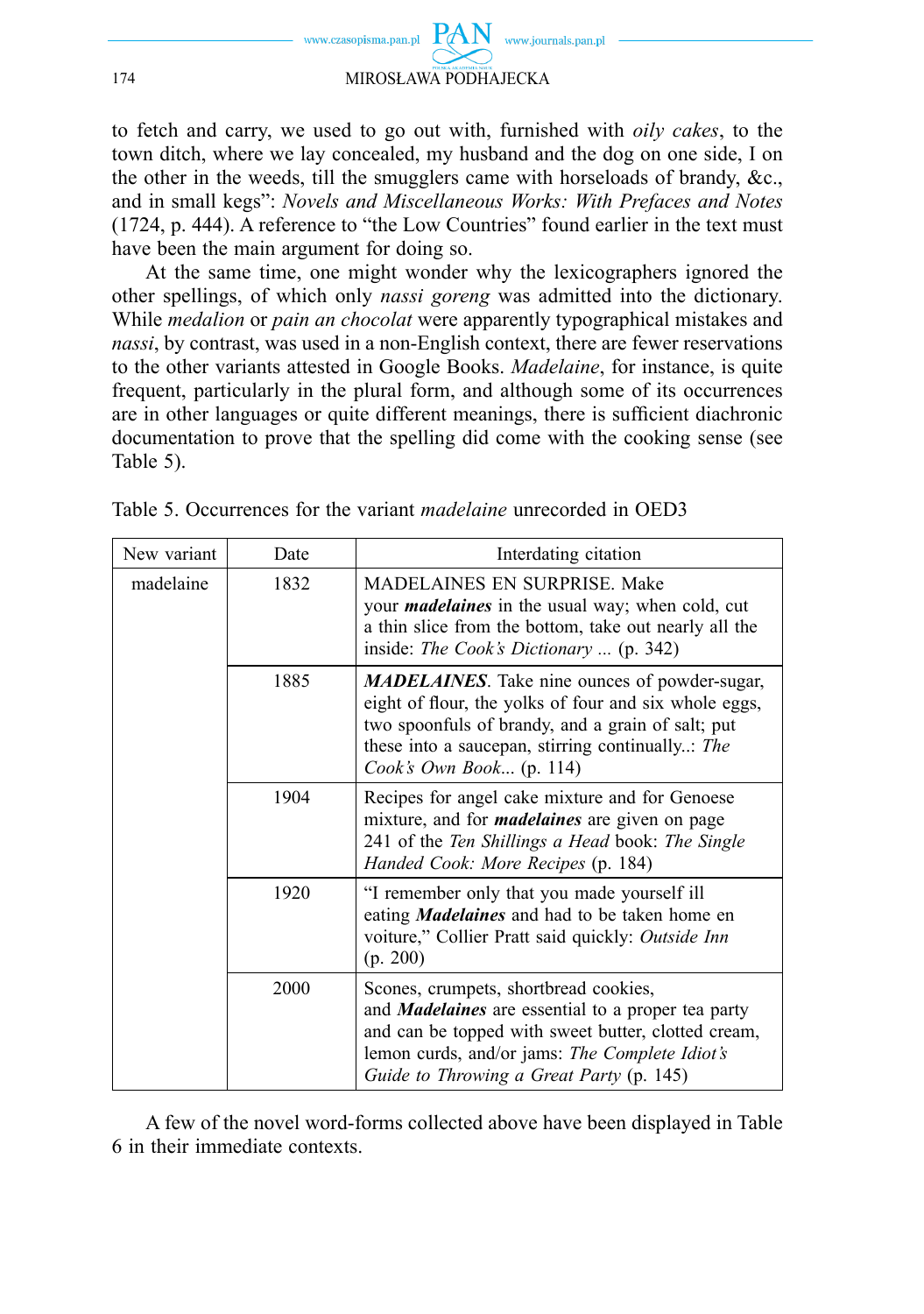

# Table 6. Occurrences for variants of cooking terms unrecorded in OED3

| OED3's<br>headword | New variant        | Interdating citation                                                                                                                                                                                                                                                                                                                                                              |
|--------------------|--------------------|-----------------------------------------------------------------------------------------------------------------------------------------------------------------------------------------------------------------------------------------------------------------------------------------------------------------------------------------------------------------------------------|
| poffertje          | pufferties $(pl.)$ | 131. To make Dutch " <i>Pufferties</i> ": The New Practice<br>of Cookery, Pastry, Baking, and Preserving (1804,<br>p.74                                                                                                                                                                                                                                                           |
| masala             | mussala            | Prepare the same ground mussala as for Frithath<br>Curry No. 196, grinding it in vinegar with $\frac{1}{2}$ a tea<br>spoon mustard seed: Indian Cookery Local for Young<br>Housekeepers (1887, p. 71)                                                                                                                                                                             |
| nasi               | nassi              | On the Malay coast the <i>rice</i> has a similar diversity of<br>names: in the husk the grain is called <i>padi</i> ; divested<br>of it, and boiled, it becomes nassi: Chamber's<br>Edinburgh Journal, 13 (1850, p. 206)                                                                                                                                                          |
| nasi goreng        | nasi goring        | At breakfast time it cleared – breakfast time was, of<br>course, the first dim light of dawn – and what with<br>a cheerful sunrise and an excellent dish of "Nasi<br><i>goring</i> ", browned rice, the day opened pleasantly:<br>East for Pleasure: The Narrative of Eight Months'<br>Travel in Burma, Siam, the Netherlands East Indies<br>and French Indo-China (1929, p. 190) |
| rassolnik          | rosolnik           | <b>Rosolnik</b> is an excellent soup of cucumbers and other<br>vegetables and fowl; no water is used in preparing<br>$it$ – the cucumber juice is enough: The Nation:<br>A weekly Journal Devoted to Politics, Literature,<br>Science and Art, $8(1869, p. 8)^7$                                                                                                                  |
| rassolnik          | rossolnik          | In England Bortch and <b>Rossolnik</b> , the latter a soup<br>in which cucumber juice and parsley and celery roots<br>play their parts, are the only Russian soups generally<br>known: The Gourmet's Guide to Europe (1911,<br>p. 380)                                                                                                                                            |

Analyzing OED3's entries one will come across some variability in form, e.g. *Maryland chicken* is accompanied by the variants *Maryland* and *chicken à la Maryland, mousseline* is a shortening of *mousseline sauce* / *sauce mousseline*, *naan* can replace *naan bread*, whereas *parsley* denotes *parsley green*.8 It is unclear, however, why other cooking terms in OED3 have not been documented

<sup>7</sup> This citation antedates the earliest recorded occurrence now in OED3 (1899).

<sup>&</sup>lt;sup>8</sup> One can also find evidence that *parsley* was tantamount with *green parsley* (*also in its plural form parsley greens)*, as illustrated by the following citation: "When boiled, it is usual to put in the water a few onions, cloves and a little nutmeg, with a bundle of sweet herbs, but no salt; and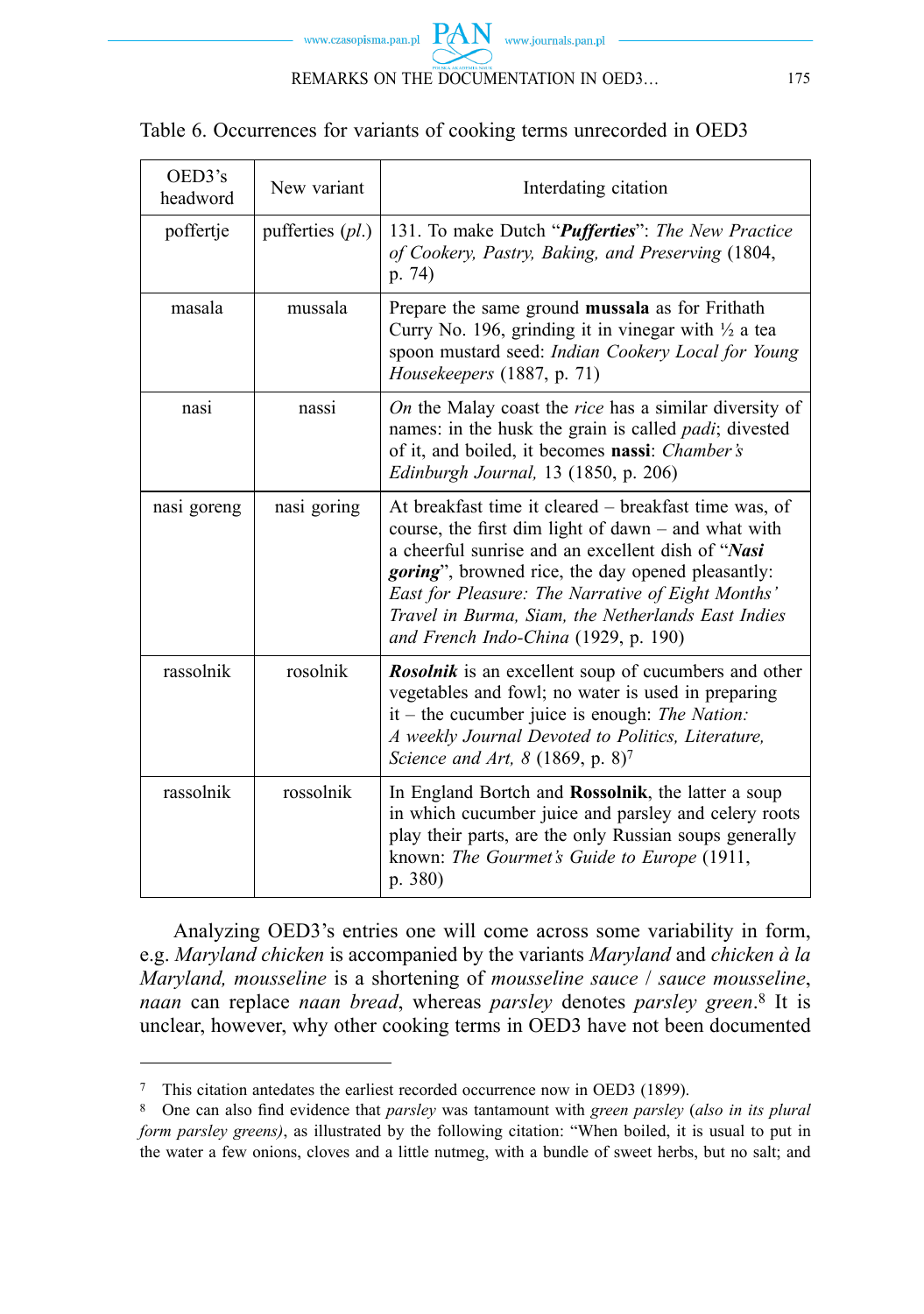

based on the same pattern; for example, Google Books sources show consistently that *Napoletana* is otherwise called *Napoletana pizza, pizza Napoletana*, *pizza Napolitana* or *pizza a la Napolitana*.9 The entry for *Napoletana* does provide a variant spelling (*Napolitana*), but it is most probably related to the first meaning of the lemma accompanied by the label *Early Music*.10

In the case of the lemma *pithivier,* the spelling *Pithiviers cake* is treated in OED3 as the full form. However, Google Books provides two alternative variants, *Pithivier's cake* and *pithivier cake*, entered in an upper- and a lowercase letter respectively, which can also be found in OED3's citations. The same is observed in the entries for *nasi Padang* (*nasi padang*), *Napoletana* (*pizza napolitana*) and *Nonya* (*nonya*), whereby the variants spelled with lower-case letters are recorded in the citations paragraphs. This implies that the selection of the lemma, especially if there is strong historical evidence for more than one spelling variant, results from the lexicographers' normative decision.

#### **3.3. Illustrative material**

For a significant number of OED3's headwords, Google Books data confirms the lexicographers' treatment, but it occasionally offers a somewhat different perspective by bringing to the fore problematic and borderline cases. The main dilemma is how to document such idiosyncratic evidence in OED3and based on what criteria. Let me display a few examples illustrating the research problem.

*Montpellier butter* is a cookery term dated to 1889 in OED3. The question at this juncture is whether *butter of Montpel(l)ier* (1822) should be allowed into the dictionary and, if so, under which headword it should be placed: *butter, Montpellier* or perhaps both.<sup>11</sup> Four potential antedatings are shown below.

after letting it stand to cool in the liquor, it is served up cold, with a garnish of green parsley": *The Family Receipt-Book* (ca.1810, p. 180).<br><sup>9</sup> The earliest occurrence of *Napoletana* has now been traced to 1884: "215. *− Pizza Napoletana*.

Take some leavened dough, knead it well with a little oil and salt, adding at intervals a little grated Swiss cheese rather fresh. Spread the paste in a greased baking pan, prick the surface, sprinkle with grated cheese, and bake": *Maigre Cookery* (p. 84-85).<br><sup>10</sup> The meaning is obscure, all the more that the dictionary's cross-referencing structure has been

rather unhelpful: the synonymous word-form *Villanella* is left undefined, while the analogue *Neapolitan* (a name introduced by 'cf.') is cross-referenced back to *Napoletana*.

<sup>11</sup> In fact, *The French Cook* of 1822 included both *butter of Montpelier* and *butter of Montpellier*. In Google Books historical sources, the frequency of the former is three times as low.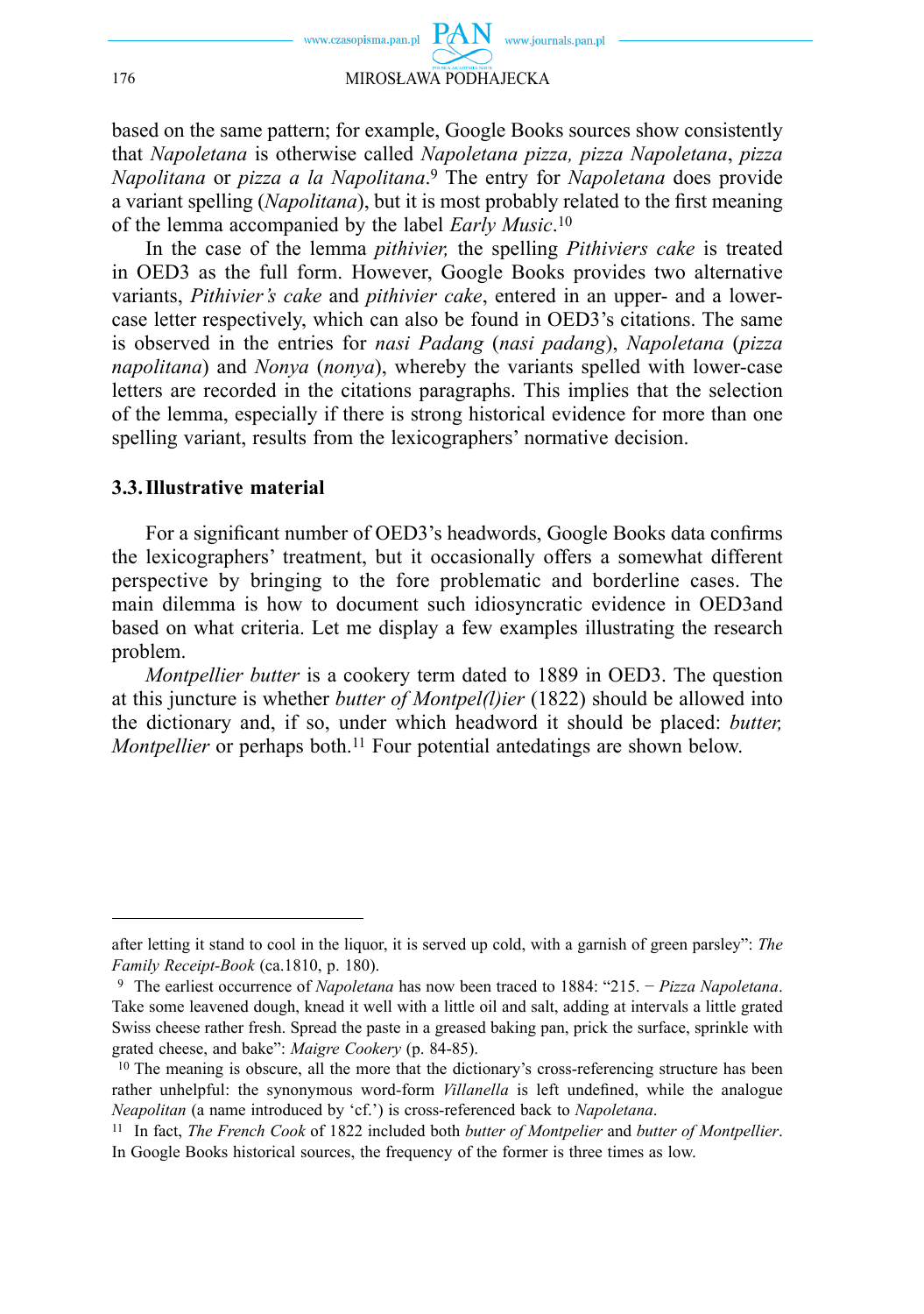

| Headword              | Antedated<br>from $>$ to | Antedating citation                                                                                                                                                                                                                                                                                                                                                                                   |
|-----------------------|--------------------------|-------------------------------------------------------------------------------------------------------------------------------------------------------------------------------------------------------------------------------------------------------------------------------------------------------------------------------------------------------------------------------------------------------|
| Montpellier<br>butter | 1889 > 1822              | <b>Butter of Montpelier.</b> – Take a handful of<br>chervil, tarragon, burnet, and green onions; wash<br>them very clean, and blanch them in boiling<br>water, with a handful of salt to keep them as<br>green as possible: The French Cook<br>(p. 279)                                                                                                                                               |
|                       | 1889 > 1822              | No. 8. – Artichoke-bottoms en Canapés. THESE<br>when cold, are served for <i>entremets</i> . Pour on the<br>centre of each artichoke-bottom some anchovy<br>butter, or <b>Montpelier butter</b> , and decorate the<br>whole with capers, pickled cucumbers, beet-root<br>&c. and when ready to serve up, pour over them<br>a salad sauce, garnished with cresses between:<br>The French Cook (p. 314) |
|                       | 1889 > 1830              | Take some <b>Montpelier butter</b> (either green or<br>red) and spread it equally over two saucepanlids,<br>laying it about three eighths of an inch in<br>thickness: The Cook's Dictionary, and House-<br>Keeper's Directory  (p. 87)                                                                                                                                                                |
|                       | 1889 > 1834              | <b>Montpellier Butter.</b> Wash a large handful of<br>chervil, about twenty sprigs of tarragon, the same<br>quantity of pimpernel, and a pint of chives; after<br>draining the whole, put it in boiling water with<br>some salt: The Royal Parisian Pastrycook and<br>Confectioner (p. 227)                                                                                                           |

Table 7. Antedatings for *Montpellier butter* and its variant

*Montpellier butter*, with a definition and five illustrative quotations in OED3, is included in the entry for *Montpellier* without any cross-reference to the entry for *butter*. The first citation in Table 7 has now been treated as a square bracketed citation, which is a reasonable decision. Interestingly, *Montpellier butter* is claimed to have been coloured green, but the 1830 citation refers to its redcoloured variant. The lexicographers must have found that information useful, as they took the antedating into OED3.

To provide another puzzling example, due to a change in the shape of the headword, should the first citation shown in Table 8 be treated as a squarebracketed citation or an antedating proper?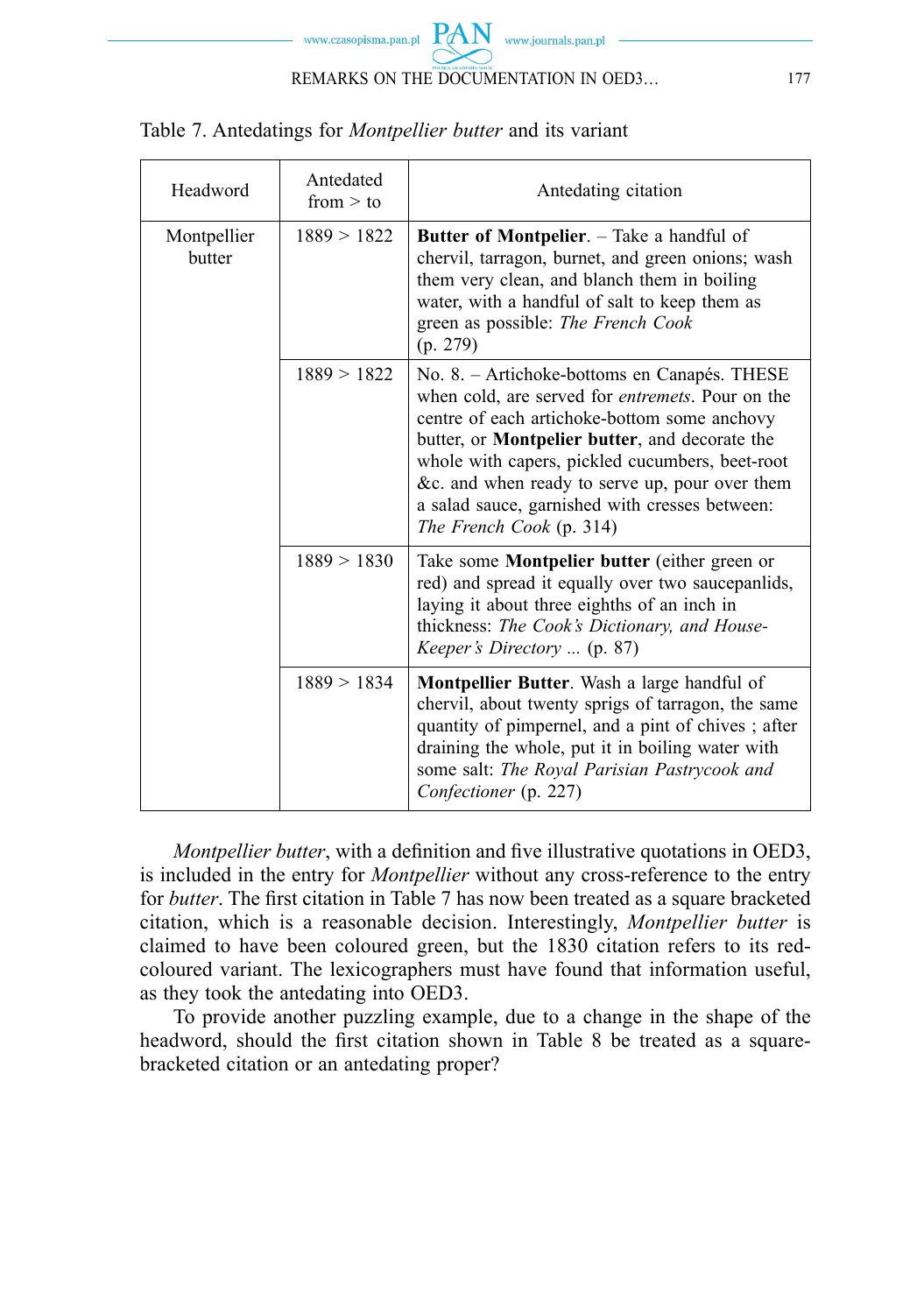

| Headword    | Antedated<br>from $>$ to | Antedating citation                                                                                                                                                                                                                                                                                     |
|-------------|--------------------------|---------------------------------------------------------------------------------------------------------------------------------------------------------------------------------------------------------------------------------------------------------------------------------------------------------|
| potato ball | 1823 > 1777              | <b>Potatoes in Balls</b> . Do them as above; roll them in<br>balls with a little flower, brown them in a common<br>or Dutch oven, or fry them: The Lady's Assistant<br>for Regulating and Supplying Her Table<br>(p. 321)                                                                               |
|             | 1823 > 1817              | Savoury Potatoe Balls (No. 112.) Are made by<br>adding a quarter of a pound of crated ham to a pound<br>of mashed potatoes with the yolk of a couple of<br>eggs, as in the last receipt: Apicius Redivivus, or,<br>The Cook's Oracle' (p. E4)                                                           |
|             | 1823 > 1822              | <b>Potatoe Balls.</b> $-$ (No. 111.) Mix mashed Potatoes<br>with the yolk of an egg, roll them into balls, flour<br>them, or egg and bread-crumb them, and fry them in<br>clean drippings, $-$ or brown them in a Dutch oven:<br>The Cook's Oracle: Containing Receipts for Plain<br>Cookery $(p. 210)$ |

Table 8. Antedatings for *potato ball* and its variant

Table 9. Occurrences for *potatoes in balls*

| Headword    | Date | Interdating citation                                                                                                                                                                                                                                                             |
|-------------|------|----------------------------------------------------------------------------------------------------------------------------------------------------------------------------------------------------------------------------------------------------------------------------------|
| potato ball | 1810 | <b>Potatoes in Balls</b> . Do them as above; roll them in<br>balls with a little flour; brown them in a Dutch oven,<br>or fry them: The Female Economist (p. 51)                                                                                                                 |
|             | 1866 | <b>POTATOES IN BALLS. - POMMES DE TERRE</b><br>EN BOULETTES. Steam some potatoes. Peel them<br>and pound them up. Add eggs, cream, salt, pepper,<br>parsley, green onions, and nutmeg to them. Mix this<br>to a well-mingled paste: The Treasury of French<br>Cookery $(p. 189)$ |
|             | 1926 | Fillet of Fish, Garnished with Lemon and<br>Parsley, Creamed Potatoes in Balls, Sweetbread<br>Croquette, French Peas: <i>Philippine Magazine</i> , 23<br>(p. 411)                                                                                                                |

As has turned out, the first two passages for *potato ball* (under *potato*) were regarded as helpful: the 1777 one acquired the status of a square bracketed citation, whereas the 1817 one was treated as an antedating proper. It is a pity that the passage from *The Cook's Oracle* ... (1822) was left behind, because none of the citations in OED3 mentions potato balls rolled in bread-crumbs, which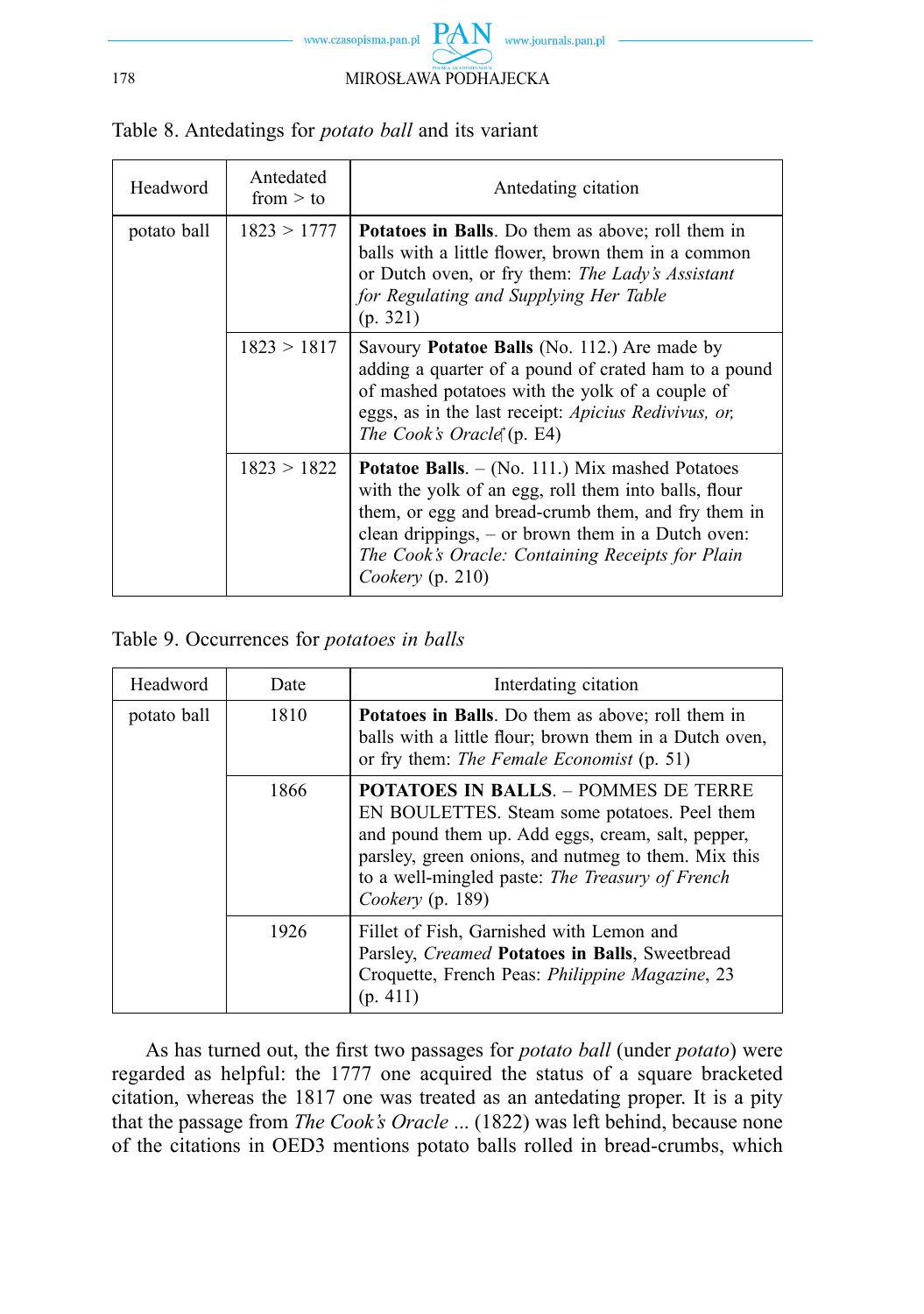# REMARKS ON THE DOCUMENTATION IN OED3… 179

required a modification of the original recipe. It may be instructive to note that the phrase *potatoes in balls* was documented first, diachronically speaking, but it continued to be used well into the twentieth century, as displayed in Table 9. To avoid mistakes, noun phrases following verbs such as *cut* ("cut potatoes") or *shape* ("shape sweet potatoes") were not taken into account in my Google Books queries.

The name *potatoes in balls*, as the 1866 quotation shows, may have come into use as a calque of the French phrase *pommes de terre en boulettes*. This notwithstanding, recently conducted searches provided me with two more lexical variants, *balled potatoes* and *balls of potatoes*. While the former is found solely in the recipe for 'Mexican kid' published in *Outdoor Cooking* of 1940 ("Brown pieces of you kid in olive oil, add 1 small onion (cut up), crushed garlic, balled potatoes, minced parsley, and sweet marjoram", p. 15), the latter has been more frequent in Google Books sources, including *Paterson's National Benefit ...* of 1872 ("Small Regent *balls of Potatoes* form an agreeable addition to open fish-pies", p. 39) or *The Steward's Handbook* ... of 1903 ("BRAISED GOOSE A L'ALSACIENNE (...) served with broiled sausages, boiled chestnuts in bouillon, and *balls of potatoes* fried, and gravy made of the braise liquor", p. 331-332).

*Parsley green* 'an extract of fresh parsley, formerly used to colour sauces, etc., in cookery', with the first recorded usage in OED3 dated to 1845, is marked as obsolete. It seemed baffling to me that the phrase was quite frequent in eighteenth- and nineteenth-century sources. Yet, upon closer scrutiny, most of the occurrences were part of larger syntactic constructions, like "to have parsley green through the winter" or "to keep the parsley green and crisp", or strings of noun phrases separated by a comma or a full stop (e.g. "a sliced onion, parsley, green onions"). This indicates that linguistic and textual interpretation is an integral part of searches in corpora and digital libraries. On the other hand, there are a few instances in Google Books which do not include the very term, but which describe the same or a comparable concept.

| Headword         | Antedated<br>from $>$ to | Antedating / interdating citation                                                                                                                                                                                                                                                                     |
|------------------|--------------------------|-------------------------------------------------------------------------------------------------------------------------------------------------------------------------------------------------------------------------------------------------------------------------------------------------------|
| parsley<br>green | 1845 > [1784]            | The way it is used in colouring Cheese, is, take<br>a piece of Spanish-Annatto, which appears in the<br>form of a stone () Some use <b>Parsley</b> in the same<br>manner, but that is not so much esteemed for flavour<br>as Sage: Dairying Exemplified, or, The Business of<br>Cheese-Making (p. 67) |

| Table 10. Citations for <i>parsley</i> / <i>parsley green</i> |  |  |  |  |  |  |  |
|---------------------------------------------------------------|--|--|--|--|--|--|--|
|---------------------------------------------------------------|--|--|--|--|--|--|--|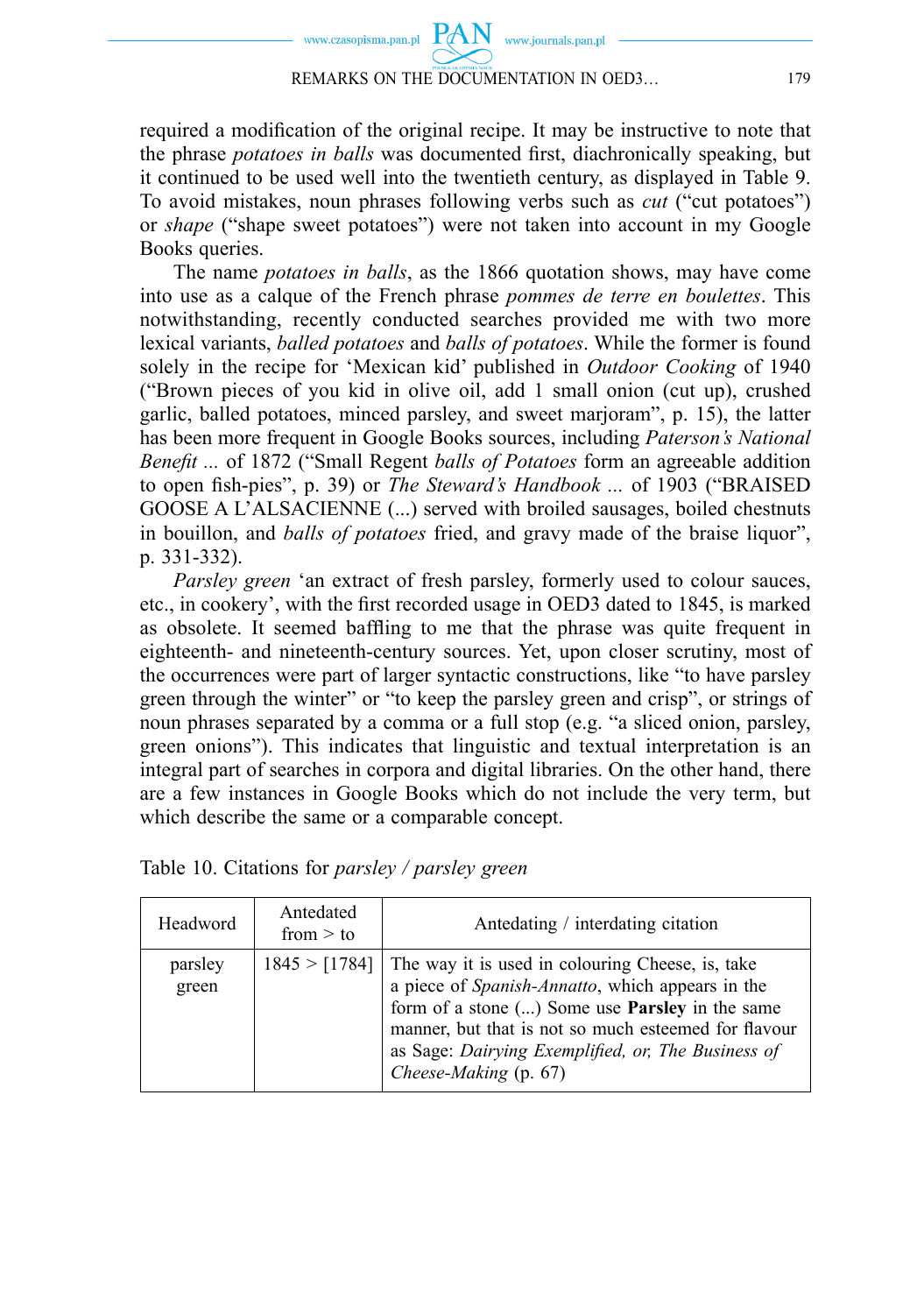

Table 10.

| 1845 > 1834     | No. 19. Spinach Green. Take two or three handfuls<br>of fresh spinach, thoroughly washed, pound it, and<br>squeeze the juice through a cloth, as it discolours<br>the tammy, and makes it unfit for delicate sauces.<br>Put the juice in a stewpan on the fire with a little<br>salt, stirring without leaving it () No. 20. Parsley<br>Green, Is made absolutely as spinach green:<br>The Complete Modern Cook  (p. 16) |
|-----------------|--------------------------------------------------------------------------------------------------------------------------------------------------------------------------------------------------------------------------------------------------------------------------------------------------------------------------------------------------------------------------------------------------------------------------|
| $1845 \le 1866$ | 406. INGREDIENTS $-6$ tables poonfuls of<br>Béchamel, No. 367, seasoning to taste of salt and<br>cayenne a little parsley-green to colour, the juice<br>of $1/2$ a lemon: <i>How to Dine, Dinners &amp; Dining</i><br>(p. 75)                                                                                                                                                                                            |

It is particularly the 1834 citation, a brand-new discovery, which is not an antedating in the strict sense of the word, so its usefulness for OED3's citations paragraph is dubious.

#### **3.4. Sense division**

Sense discrimination in an historical dictionary has always been of utmost importance. It is therefore worthwhile looking at Google Books to find out whether there are any attestations which go beyond OED3's division of senses. I will discuss a couple of examples.

*Mise en place* is defined in OED3 as 'preparation, setting in place; (*Cookery*) the initial preparation of equipment and ingredients carried out in a restaurant kitchen prior to the commencement of cooking'. One might claim that a specific sense related to geology could be considered for inclusion in OED3; this is suggested by the following passage: "The mode of intrusion is implied in what precedes ‒ a *mise en place* by progressive assimilation of the overlying terranes": *The Journal of Geology* (1898, p. 762). Still, as John Simpson explained (e-mail on 15 May 2010), "the initial definition is intentionally open, and in fact usefully covers the new evidence". There are more instances of such open definitions in OED3, which appears to be a convenient formula designed for future discoveries in the revision process.

Another loanword, *pasta*, occurs very frequently in Google Books in a variety of senses. In OED3, the meaning of the word was originally explained by what Kay and Wotherspoon (2002: 113) call a "compendious definition":<sup>12</sup>

<sup>&</sup>lt;sup>12</sup> In OED2, *pasta* is defined as 'a generic name for various forms of Italian dough mixtures or 'pastes', as macaroni, spaghetti, vermicelli, etc. Also *attrib.* and *Comb.*'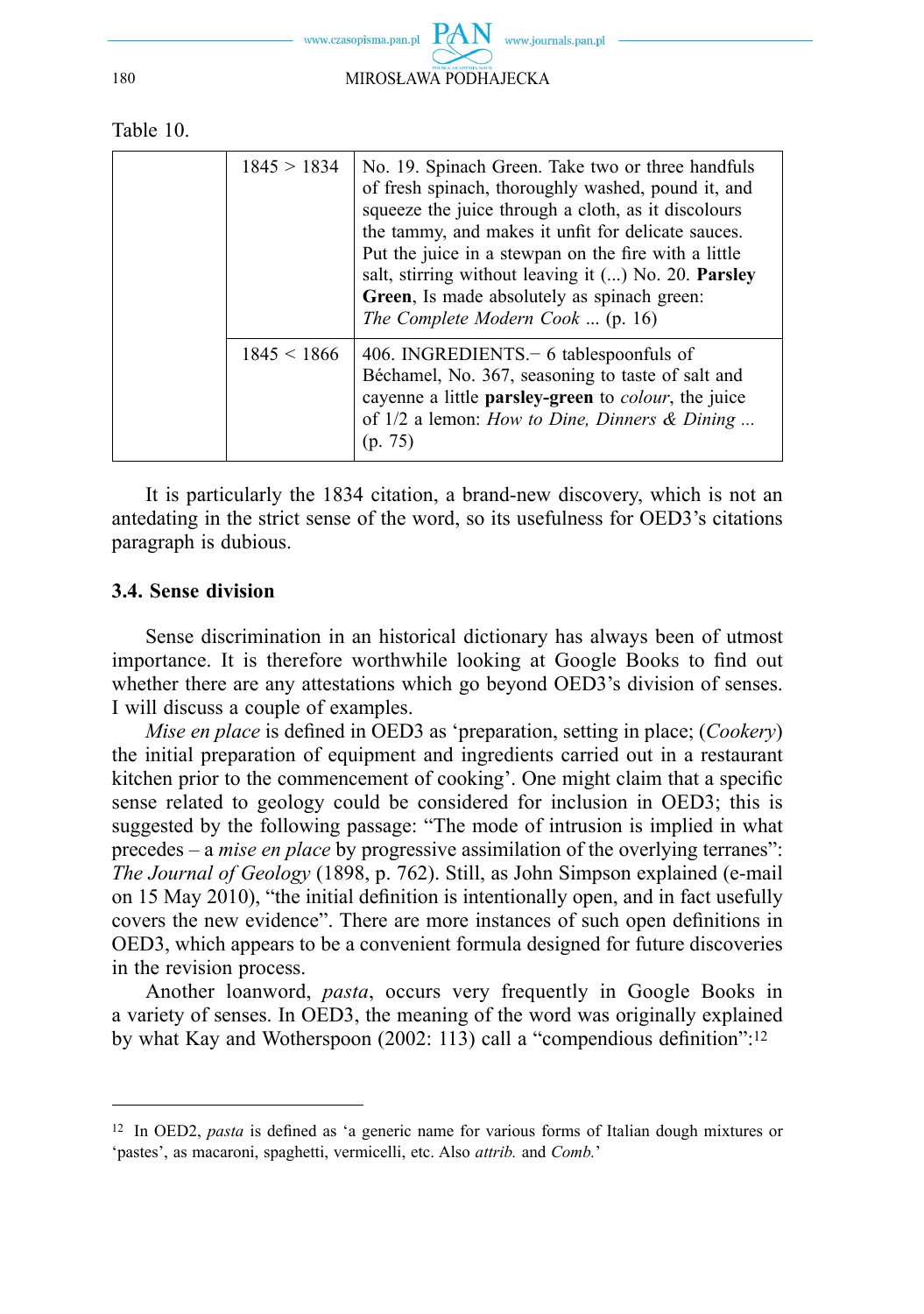#### **pasta**

 Esp. in Italian cookery: thin strands, sheets, or other shapes of dough made from durum wheat and water (sometimes enriched with egg), freq. sold dried and usually cooked in boiling water; a dish of these, esp. one served with a sauce. Occas. as a count noun: a variety of pasta.

Judging by over nine million Google Books hits for *pasta*, I assumed that the meaning could be successfully separated into senses to more adequately reflect semantic nuances. It should not be surprising that the lexicographers did justice to the ever-increasing amount of data, in consequence of which the entry for *pasta* in OED3 (pronunciation, etymology and quotations excluded) now looks as follows:

### **pasta**, *n. 1*

 **1. a.** Esp. in Italian cookery: thin strands, sheets, or other shapes of dough made from durum wheat and water (sometimes enriched with egg), usu. sold dried, and cooked in boiling water. **b.** As a count noun: a variety of pasta. **2.** A dish of these, esp. one served with a sauce.

Apart from that, the entry has citations for attributive compounds (e.g. *pasta products*) and objective ones (e.g. *the pasta-makers*), as well as for the adjectival derivative *pasta-like*.

Needless to say, meaning discrimination in the realm of historical lexicography is fraught with numerous challenges. One of them is that any investigation of rich documentation is bound to uncover atypical examples of usage (Simpson 2000). As indicated above, Google Books embraces not only the 'perfect' kind of linguistic evidence, but also ambiguous instances and counter-examples which may not be synthesized neatly into OED3's entry (cf. Piotrowski 2009: 200). That some of the lexicographers are 'lumpers' (minimizing the number of senses), while others tend to be 'splitters' (multiplying senses) is another issue to deal with.

### **3.5. Intratextual reference**

As already mentioned, OED3 records some shortened forms, e.g. *mousseline*  for *mousseline sauce / sauce mousseline*, *ponzu* for *ponzu sauce*, *peel* for *candied peel* or *pin* for *rolling pin*. Such examples illustrate clipping, that is, a process of shortening a word by reducing one or more of its syllables but keeping its meaning (Bauer 1983: 233). Not only single words are subject to clipping, but also compounds and fixed phrases. In this case, *mousseline* and *ponzu* fall into the category of hind clipping, while *pin* and *peel* are instances of fore clipping, which are otherwise dubbed "right-edge monosyllabic clip" and "left-edge monosyllabic clip" respectively (Miller 2014: 176). As diachronic evidence for word-formation processes is not always readily available, we may take a closer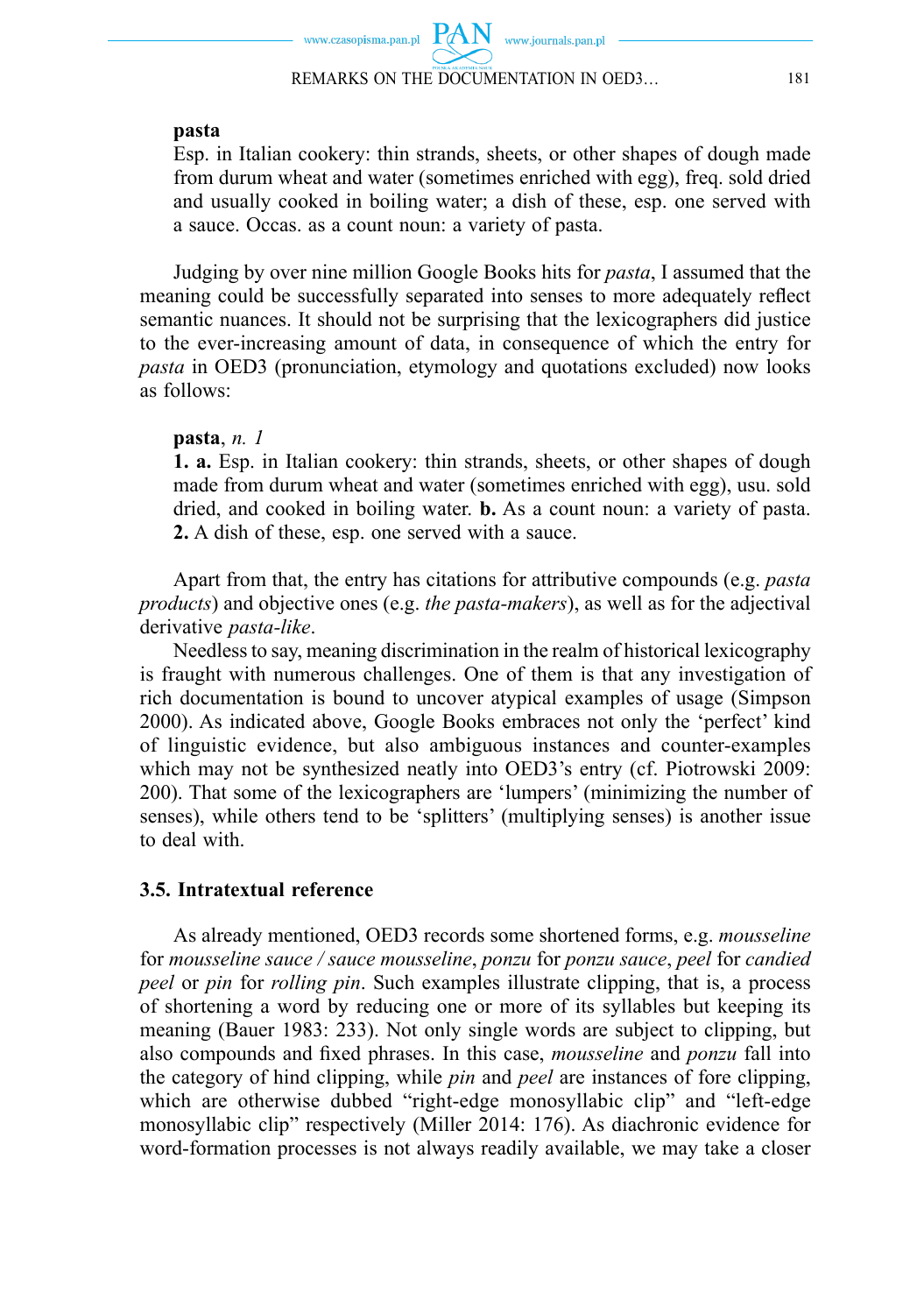

look at the formation of clippings such as *peel* (for *candied peel*) and *pin* (for *rolling pin*).

The variation between *peel* and *candied peel* is traced, in the first place, to cookery books. Once ingredients are listed for a recipe, they are often referred to in the ensuing text in a shortened form, either with or without the definite article. In Mrs Beeton's *Book of Household Management* (1863), for instance, there is a reference to *peel* (*= candied peel*):

 LEMON MINCEMEAT. IINGREDIENTS: 2 large lemons, 6 large apples, ½ lb/. of suet, 1 lb. of currants, ½ lb. of sugar, 2 oz. of **candied lemon-peel**, 1 oz. of citron, mix spice to taste. *Mode*: ‒ Pare the lemons, squeeze them, and boil the peel until tender enough to mash. Add to the mashed lemon-peel the apples, which should be pared, cored, and minced; the chopped suet, currants, sugar, sliced **peel** and spice: *The Book of Household Management*  $(p. 651-2)$ 

A comparable situation can be noticed in the following citation, which helps antedate the earliest occurrence of *peel* in OED3 from 1869 to 1821:

 Candied orange, or lemon peel. *Soak Seville* **orange peel***, well cleaned from the pulp in several waters,* **till it loses its bitterness**; cut it into thin slips, simmer them in a syrup composed of two parts, by weight, of lump sugar, and one of water […] and continue the simmering till the sugar candles about the pot and **peel**: *Culinary Chemistry: Exhibiting the Scientific Principles of Cookery* (p. 256-57)

The same is observed in the cookery sense of *pin* (= *rolling pin*). The extract below is an expanded version of the passage from *The History of Johnny Quae Genus: The Little Foundling of the Late Doctor Syntax* (1822), OED3's earliest attestation for *pin*:

> While, from her knee unto her chin, She way'd the floured **rolling pin**. (…) And each was gone where duty call'd, He, with a pressing arm, embrac'd The busy cook's well-fatten'd waist, As with her **pin** she plied the paste;

As for the second chronological citation, which is dated to 1894 in OED3 ("Keep the board and pin well floured"), one can find a parallel usage in an earlier source: "Another Puff Paste. Make nearly all of the flour into a stiff paste with cold water  $(...)$  flatten it a little with the **rolling-pin**, and then roll it out, dusting the paste and the **pin** with flour before and after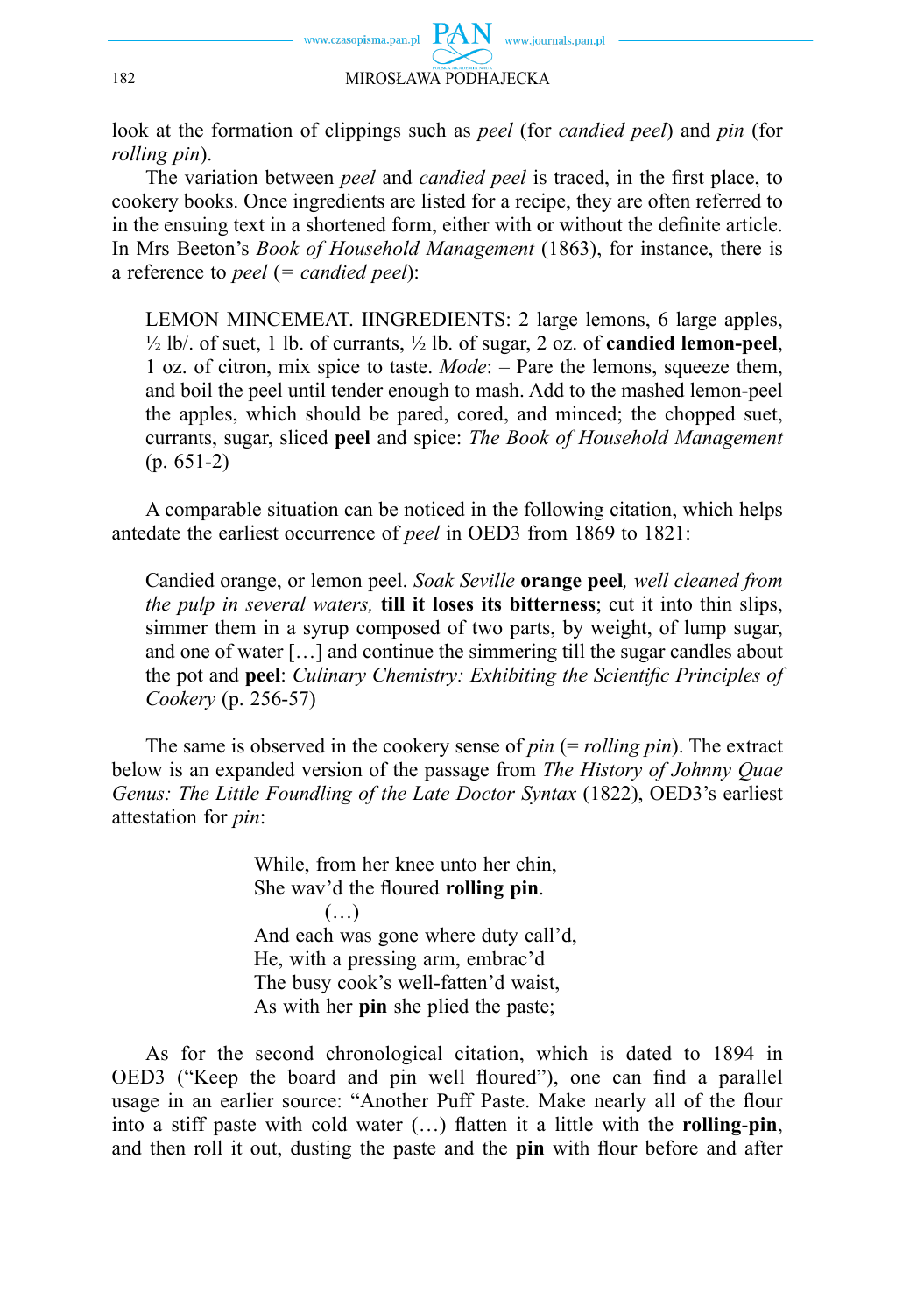

rolling": *The Practice of Cookery: Adapted to the Business of Every Day Life* (1830, p. 232).

OED3's quotation from *Tri-City Herald* of 21 November 1957, in a fuller form, reads as follows: "Place the **rolling pin** across one half the circle and flip one side of the pastry circle over the **pin**. Transfer pastry to one side of the pizza pan and unroll pastry over the pan" (p. 17). It is worth mentioning that the same recipe appeared a week before in *The Monroe News-Star* of 14 November 1957 (p. 36) and a day before in *The Times* of 20 November 1957 (p. 46).13

As can be seen above, the clipped forms are invariably used within the same context as the full forms. This suggests that, by referring to the full forms (the referents) used earlier in the text, the clippings function as cohesive devices. Obviously, they are not anaphoric in the strict sense of the term – in most cases of anaphora, a pronoun refers back to a noun phrase (see, e.g., Halliday and Hasan 1976: 33; Brown 1983: 199-201) − but they can nevertheless be regarded as components of a referential process.

### **3.6. Labelling**

To my surprise, a number of words labelled *Cookery* were not retrieved automatically from OED3. *Moo goo gai pan* (see below) is among those of the lemmas which did not find their way into my research sample.

 **moo goo gai pan**, *n*. *Cookery*. A Chinese dish consisting of stir-fried strips of chicken with mushrooms and assorted vegetables.

Such failures seemed hard to account for, but John Simpson pointed out (e-mail of 15 May 2010) that the label in OED3 occurs within the tagged field 'definition' for a subsense, not the main (or only) sense. A related search type, 'search in label', operates only on specific labels. In order to obtain fully reliable results, that is, all the headwords and senses labelled *Cookery*, one should apply both the 'search in definition' and 'search in label' functions in OED3's advanced search module.

Another problem is that a proportion of OED3's headwords have not been labelled at all. More exactly, as many as 150 entries in the revised alphabet range include *cooking* as part of their definitions (see *Schabzieger* below); the keyword is the only marker of the field of cookery. Worse still, OED3 records names of dishes which are clearly related to the semantic field, but the relation is not signalled formally in any way. The headword *meringue* is a handy example.

<sup>13</sup> This evidence comes from the text archive of Newspapers.com.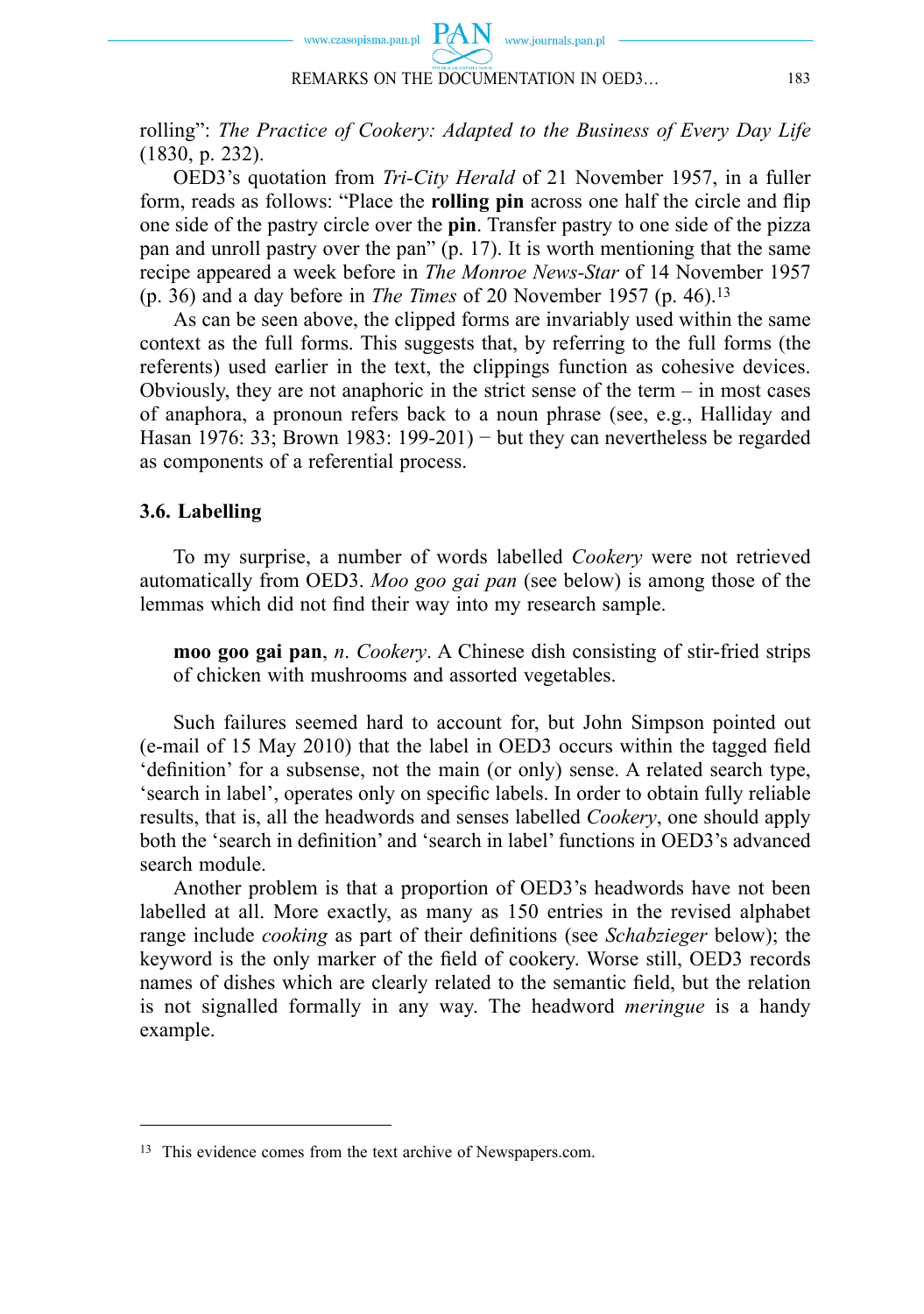

 **Schabzieger**, *n*. A kind of hard green cooking cheese made in Switzerland from curds, and flavoured with melilot. In full, **Schabzieger Käse** n. Cf. Sapsago *n*.

**meringue**,  $n.I$  **meringue** Chantilly  $n.$  a meringue filled with Chantilly cream. Also **meringue à la Chantilly**. Also *fig.* 

Regardless of whether OED3's lexicographers rely on in-house guidelines or their own intuitions in the labelling of the headwords, the system is not fully consistent, which calls for further improvement in this respect.

## **4. Conclusions**

Despite the enormous scale of the ongoing revision, gaps and omissions in OED3's documentation are inevitable, so bringing them to light enables the lexicographers to update the dictionary's database. As shown throughout the paper, Google Books can be viewed as a mine of linguistic facts, insofar as it offers a number of antedatings, some of which push the first recorded usages of OED3's lemmas by over a hundred years. It is also a source of additional evidence to be considered for inclusion, such as new spelling variants or more finely-grained sense division.

Summing up, antedating OED3's headwords with Google Books was a fascinating experience, but it made me realize that research in historical lexicography is not a piece of cake, to use a fitting idiom representing the field of cooking. This results from the fact that both the search procedures and the interpretation of the results are complex and time-consuming. Significantly, every single occurrence has to be assessed on an individual basis, insofar as neat and tidy patterns in the development of unrelated items, should there be any, are not apparent at first sight. Many of my findings were evaluated purely intuitively, but they did enhance the dictionary's documentation material. Appendix 3, with a handful of antedatings for other cooking terms in the revised part of OED3, shows that such efforts are still worth undertaking.

## **References**

- Bauer, L. 1983*. English word-formation*. Cambridge Textbooks in Linguistics. Cambridge: Cambridge University Press.
- Brewer, C. 2007. Reporting eighteenth-century vocabulary in the OED. In J. Considine and G. Iamartino (eds.), *Words and dictionaries from the British Isles in historical perspective*, 109-135. Newcastle-upon-Tyne: Cambridge Scholars Publishing.
- Brown, G. 1983. *Discourse analysis*. Cambridge: Cambridge University Press.
- Durkin, P. 2002. Changing documentation in the third edition of the *Oxford English Dicti*onary: sixteenth-century vocabulary as a test case. In T. Fanego, B. Méndez-Naya and E. Seoane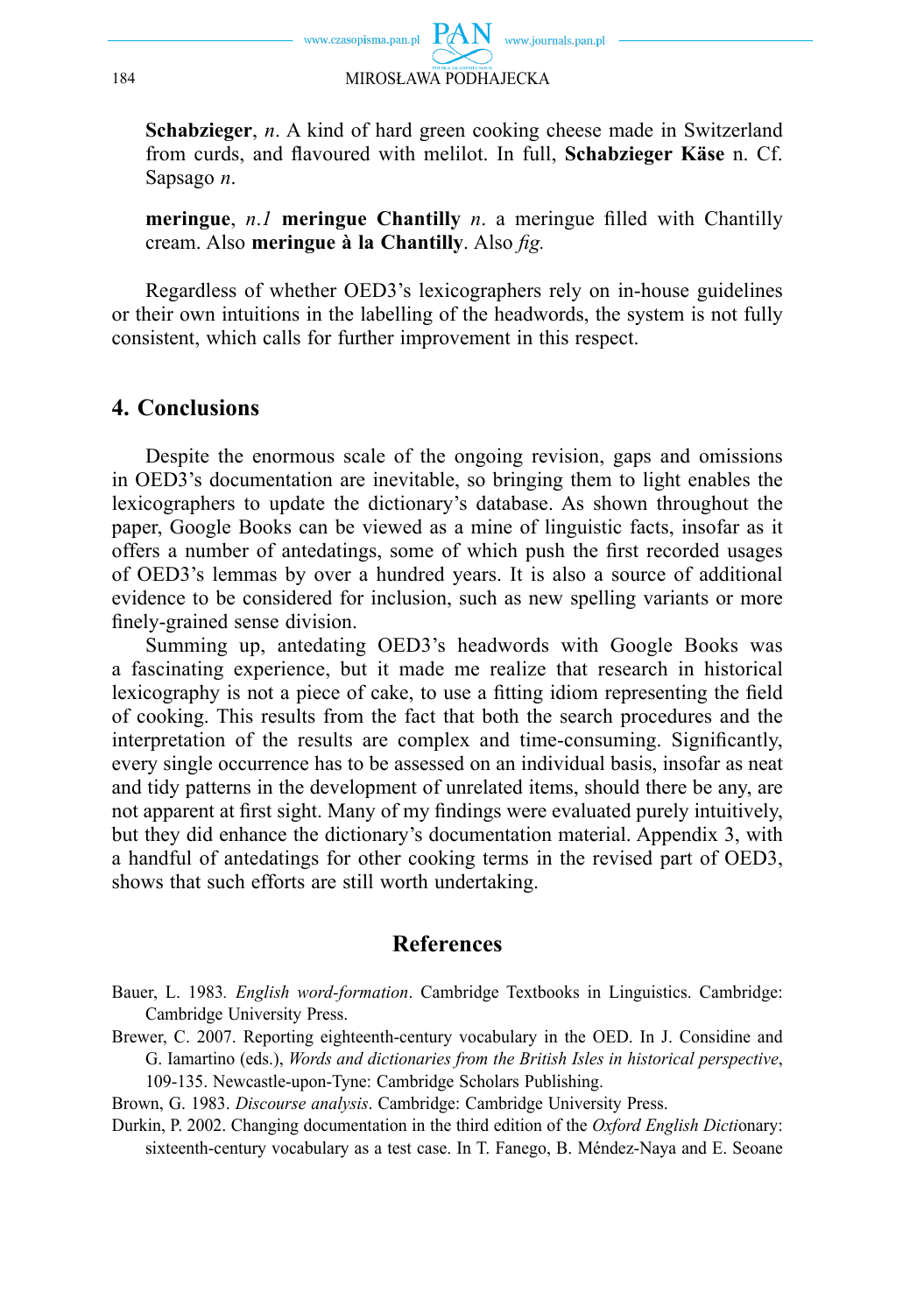

#### REMARKS ON THE DOCUMENTATION IN OED3… 185

(eds.), *Sounds, words, texts and change. Selected papers from 11 ICEHL, Santiago de Compostela, 7-11 September 2000*, 65-81. Vol. 2. Amsterdam: John Benjamins.

- Durkin, P. 2004. Loanword etymologies in the third edition of the *OED*: some questions of classifi cation. In C. Kay *et. al*. (eds.), *New perspectives on English historical linguistics*: *selected papers from 12 ICEH, Glasgow, 21-26 August 2002*, 79-90. Vol. 2, *Lexis and transmission*. Amsterdam-Philadelphia: John Benjamins.
- Gilliver, P. 2005. Materials and methodologies for the new *Oxford English Dictionary*. In H. Gottlieb, J.E. Mogensen and A. Zettersen (eds.), *Symposium on lexicography XI. Proceedings of the eleventh international symposium on lexicography May 2-4, 2002 at the University of Copenhagen*, 241-248. Tübingen: Max Niemeyer Verlag.

Google Books. Online at ‹https://books.google.com/›.

- Google Books Corpus. Online at ‹http://googlebooks.byu.edu›.
- Halliday, M. and R. Hasan 2013. *Cohesion in English* [Reprint of the 1976 edition]. Abingdon-New York: Routledge.
- HathiTrust. Online at ‹http://www.hathitrust.org/›.
- Ilson, R.F. 1986. *Lexicography: an emerging international profession*. Manchester: Manchester University Press.
- Kay, C.J., and I. Wotherspoon 2002. Turning the dictionary inside out: some issues in the compilation of a historical thesaurus. In J.E. Díaz Vera (ed.), *A changing world of words: studies in English historical lexicography, lexicology and semantics*, 109-135. Amsterdam-New York: Rodopi.
- McConchie, R.W. 1997. *Lexicography and physicke*. *The record of sixteenth-century English medical terminology*. Oxford Studies in Lexicography and Lexicology. Oxford: Clarendon Press.
- Miller, D.G. 2014. *English lexicogenesis*. Oxford: Oxford University Press.
- Newspapers.com. Online at ‹http://www.newspapers.com/›.
- Piotrowski, T. 2009. Annoyed because of eternity. Approximate and exact historical lexicography. In R. Wolny (ed.), *On time: reflections on aspects of time in culture, literature and language*, 197-203. Opole: Uniwersytet Opolski.
- Podhajecka, M. 2011. Research in historical lexicography: can Google Books collection complement traditional corpora? In S. Góźdź-Roszkowski (ed.), *Practical applications in language and computers*, 529-546. Frankfurt am Main: Peter Lang.
- OED = *The Oxford English Dictionary*. *The New English Dictionary on Historical Principles*. First edition, 1884-1928 (eds.) J. Murray et al. Supplement, 1933. Supplement, 1972-1986, (ed.) R. Burchfield. Second edition, 1989 (eds.) J. Simpson and E. Weiner. Third edition, 2000-2013 (ed.) J. Simpson; 2013-. M. Proffitt. Oxford: Oxford University Press. Online at ‹http://dictionary.oed.com›.
- Schäfer, J. 1980. *Documentation in the OED*: *Shakespeare and Nashe as test cases*. Oxford: Clarendon Press.
- Schäfer, J. 1989. *Early Modern English lexicography*. Vol. 2. *Additions and corrections to the OED*. Oxford: Clarendon Press.
- Simpson, J. 2000. Distractions. Preface to the third edition. Online at ‹http://public.oed.com/ the-oed-today/preface-to-the-third-edition-of-the-oed/›.
- Simpson, J. 2004. The OED and collaborative research into the history of English. *Anglia* 122: 185-208.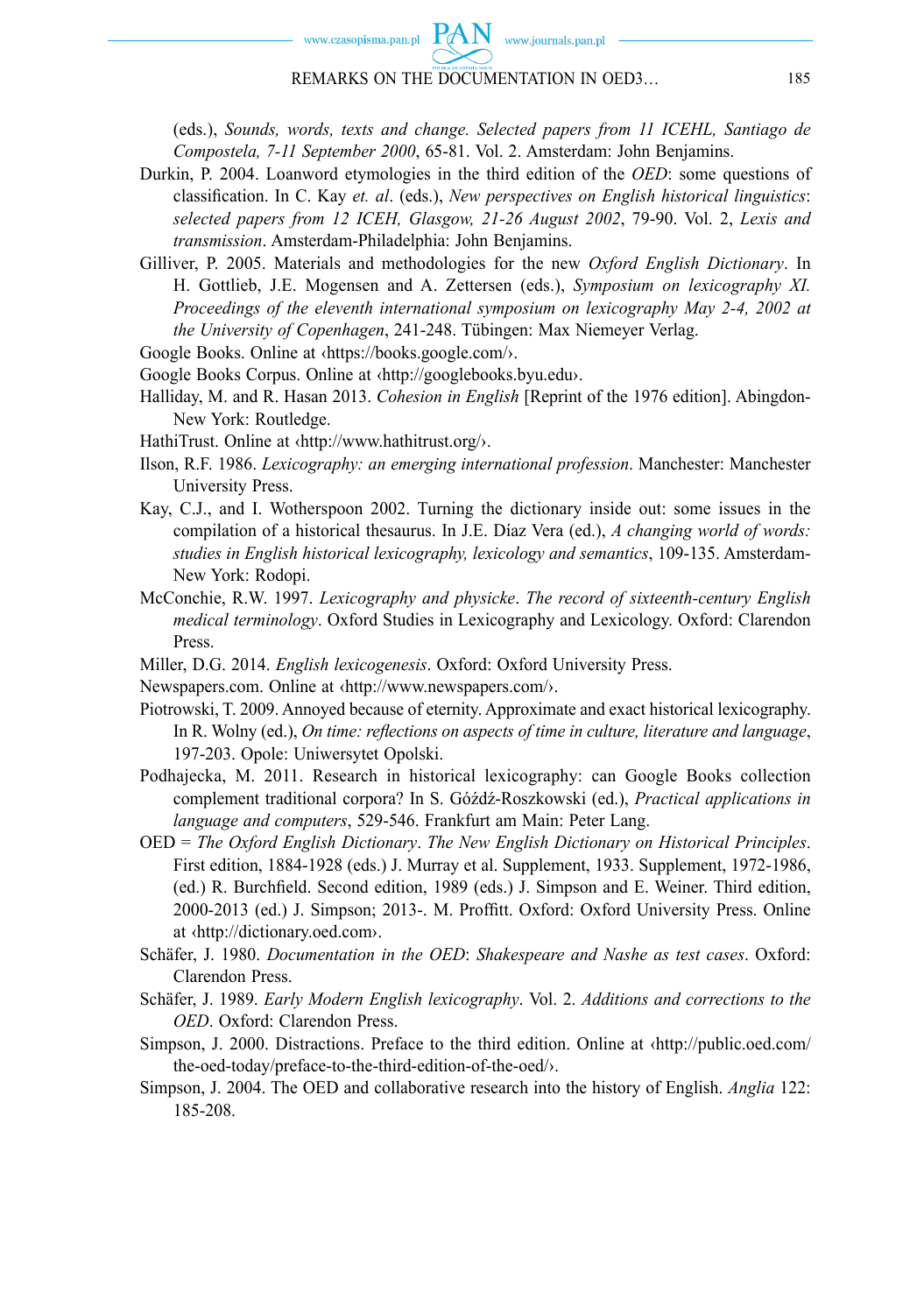

- Simpson, J. 2011. *Writing the OED* [Transcript of the recording]. Online at ‹https://www. youtube.com/watch?v=v9AgtJTVuuM&list=PL07253E5BE6882EC9&index=17›.
- Simpson, J., E. Weiner and P. Durkin 2004. The *Oxford English Dictionary* today. *Transactions of the Philological Society* 102(3): 335-381.
- ten Hacken, P. 2012. *In what sense is the OED the definitive record of the English language?* In R.V. Fjeld and J.M. Torjusen (eds.), *Proceedings of the 15th EURALEX International Congress*, *7-11 August 2012*, 834-845. Oslo: Department of Linguistics and Scandinavian Studies, University of Oslo.
- The Internet Archive. Online at ‹https://archive.org/›.
- Weiner, E. 2009. The electronic OED: the computerization of a historical dictionary. In A.P. Cowie (ed.), *The Oxford history of English lexicography*, 378-409. Vol. 1. General purpose-dictionaries. Oxford: Oxford University Press.
- Willinsky, J. 1994. *Empire of words. The reign of the OED*. Princeton, NJ: Princeton University Press.

#### **Google Books sources**

*A Complete System of Cookery, in Which is Set Forth a Variety of Genuine Receipts, Collected from Several Years Experience*… (1759) *Angola and the River Congo*, v. 2 (1875) *Anne Lindsay's Light Kitchen* (2008) *Apicius Redivivus, or, the Cook's Oracle* (1817) *A Surgeon's World: An Autobiography* (1943) *Chamber's Edinburgh Journal*, 13 (1850) *Culinary Chemistry: Exhibiting the Scientific Principles of Cookery* (1821) *Dairying Exemplified, or, The Business of Cheese-Making* (1784) *Das Ausland: Eine Wochenschrift für Kunde des geistigen und sittlichen Lebens der Völker* (1839) *East for Pleasure: The Narrative of Eight Months' Travel in Burma, Siam, the Netherlands East Indies and French Indo-China* (1929) *Domestic Manners and Customs of the Hindoos of Northern India, or, More Strictly Speaking, of the North West Provinces of India, ed. 2 (1866) Eau Claire Dec. 24 (1911) French Domestic Cookery, Combining Economy with Elegance, and Adapted to the Use of Families of Moderate Fortunes ...* (1825) *Gazetteer of the Bombay Presidency,* 21 (1884) *Homemade Christmas cookies* (2003) *How to Dine, Dinners & Dining with Bills of Fare for All the Year (1866) Indian Cookery Local for Young Housekeepers* (1887) *Islam in India, or, the Qānūn-i-Islam̄; the Customs of the Musalmāns of India; Comprising a Full and Exact Account of Their Various Rites and Ceremonies from the Moment of Birth to the Hour of Death* (1921) *Journal of the Franklin Institute*, 6 (1) (1828) *Key to the Japanese Conversation-Grammar* (1905) *La cuisine classique études pratiques, raisonnées et démonstratives* ... (1856) *La Gastronomie en Russie* (1860) *Narrative of a Forced Journey through Spain and France, as a Prisoner of War, in the Years 1810 to 1814* (1814)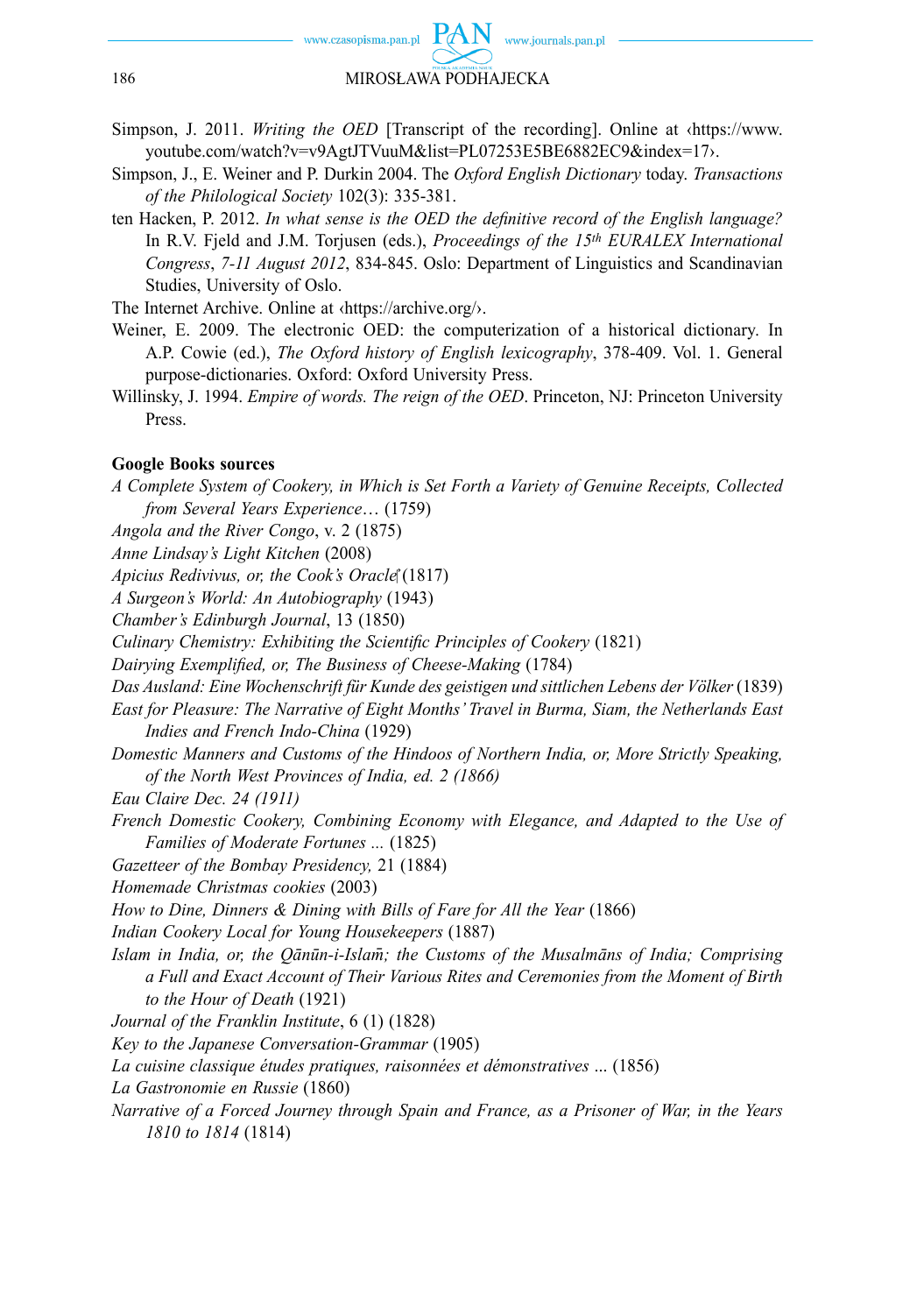#### www.czasopisma.pan.pl

#### REMARKS ON THE DOCUMENTATION IN OED3… 187

www.journals.pan.pl

*Narrative of Various Journeys in Balochistan, Afghanistan, and the Panjab, Including a Residence in Those Countries from 1826 to 1838*, vol. 3 (1842)

*New York Magazine*, 10(27) (1977)

*New York Magazine*, 11(41) (1978)

*New York Magazine*, 12(35) (1979)

*Outdoor Cooking* (1940)

*Outside Inn* (1920)

Pacific Hotels and Transportation Services (1962)

*Paterson's National Benefit: A Treatise on How to Propagate and Cultivate Potatoes* (1872)

*Personal Narrative of a Pilgrimage to El-Madinah and Meccah* (1856)

*Philippine Magazine*, 23 (1926)

*Seventy-Five Receipts for Pastry, Cakes and Sweetmeats* (1836)

*Sikeston Standard* Aug. 20 (1935)

*Sun and Shadow in Spain* (1908)

*The Accounting* (1958)

*The All-New Complete Cooking Light Cookbook* (2006)

- *The Angler's Note-Book and Naturalist's Record: A Repertory of Fact, Inquiry and Discussion on Field-Sports and Subjects of Natural History* (1880)
- *The art of dinner giving and usages of polite society* (1880)
- *The Catholic World* (1867)
- *The Chicago Herald Cooking School: A Professional Cook's Book for Household Use, Consisting of a Series of Menus for Every Day Meals and for Private Entertainments, with Minute Instructions for Making Every Article Named ...* (1883)
- *The Complete Idiot's Guide to Throwing a Great Party* (2000)
- *The Complete Modern Cook, Containing a Very Extensive and Original Collection of Recipes in Cookery ...* (1834)
- *The Cook's Dictionary, and House-Keeper's Directory: A New Family Manual of Cookery and Confectionary ...* (1830)
- *The Cook's Dictionary, and Housekeeper's Directory: A New Family Manual of Cookery and Confectionary ...* (1832)
- *The Cook's Dictionary, and Housekeeper's Directory: A New Family Manual of Cookery and Confectionary ...* (1833)
- *The Cook's Oracle: Containing Receipts for Plain Cookery* (1822)
- *The Cook's Own Book: An American Family Cook Book Containing More Than Twenty-five Hundred Receipts for Cooking Every Kind of Meat, Fish, and Fowl* ... (1885)
- *The Face in the Aspic: Tales of Club Life Among the Overfed* (1944)
- *The Family Receipt-Book, or*, *Universal Repository of Useful Knowledge and Experience in All the Various Branches of Domestic Oeconomy (ca. 1810)*
- *The Female Economist, or a Plain System of Cookery: For the Use of Families* (1810)

*The Freaks of Cupid, by an Irish Bachelor* (1845)

*The French Cook*, ed. 7 (1822)

*The French Cook: A System of Fashionable and Economical Cookery* ... (1829)

*The French Cook, or the Art of Cookery Developed in All Its Various Branches*, ed. 3 (1815)

*The Gourmet's Guide to Europe* (1911)

*The Journal of Geology*, 6(7) (1898)

*The History of Johnny Quae Genus: The Little Foundling of the Late Doctor Syntax* (1822)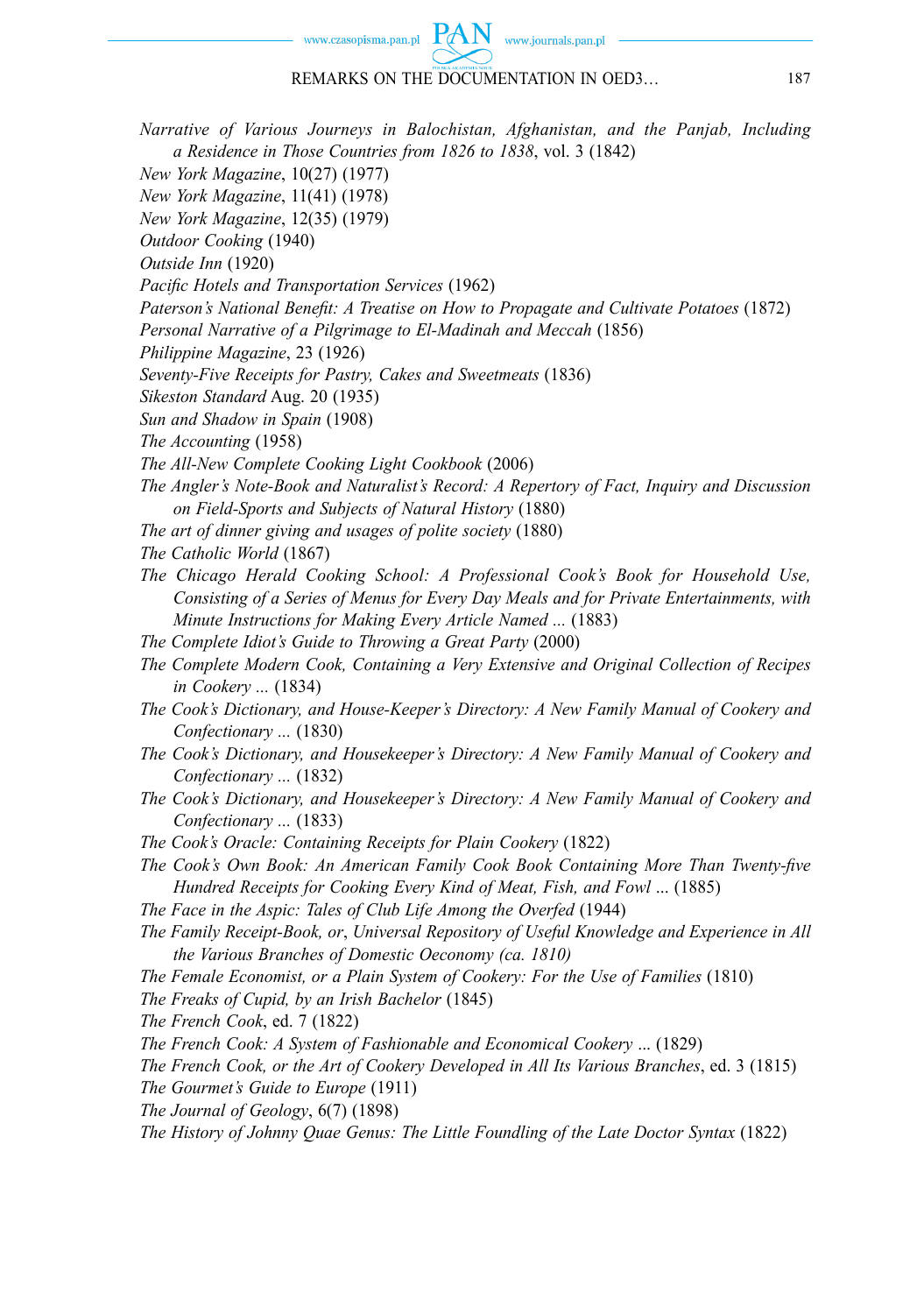www.journals.pan.pl

188 MIROSŁAWA PODHAJECKA

*The Kingdom and People of Siam* (1857) *The Lady's Assistant for Regulating and Supplying Her Table* (1777) *The Modern Cook: A Practical Guide to the Culinary Art in All its Branches* (1846) *The Nation: A Weekly Journal Devoted to Politics, Literature, Science and Art 8* (1869) *The New Practice of Cookery, Pastry, Baking, and Preserving* (1804) *The New Yorker,* 25 (1949) *The New-York Magazine,* 6 (1795) *The Pioneers of Beverly: Series of Sketches* (1889) *The Practice of Cookery: Adapted to the Business of Every Day Life* (1830) *The Professed Cook; Or, the Modern Art of Cookery, Pastry, & Confectionary* ... (1812) *The Royal Parisian Pastrycook and Confectioner* (1834) *The Single Handed Cook: More Recipes* (1904) *The Steward's Handbook and Guide to Party Catering*, ed. 6 (1903) *The Treasury of French Cookery* (1866 *The Wheels of Fashion* (1965) *Time's Telescope for 1828, or, a Complete Guide to the Almanack ...* (1828) *Tri-City Herald* (1957) *Two Hundred and Nine Days* (1827) *Unknown Switzerland: Reminiscences of Travel*<sup>\*</sup>(1914) *Week in a Day* (2013)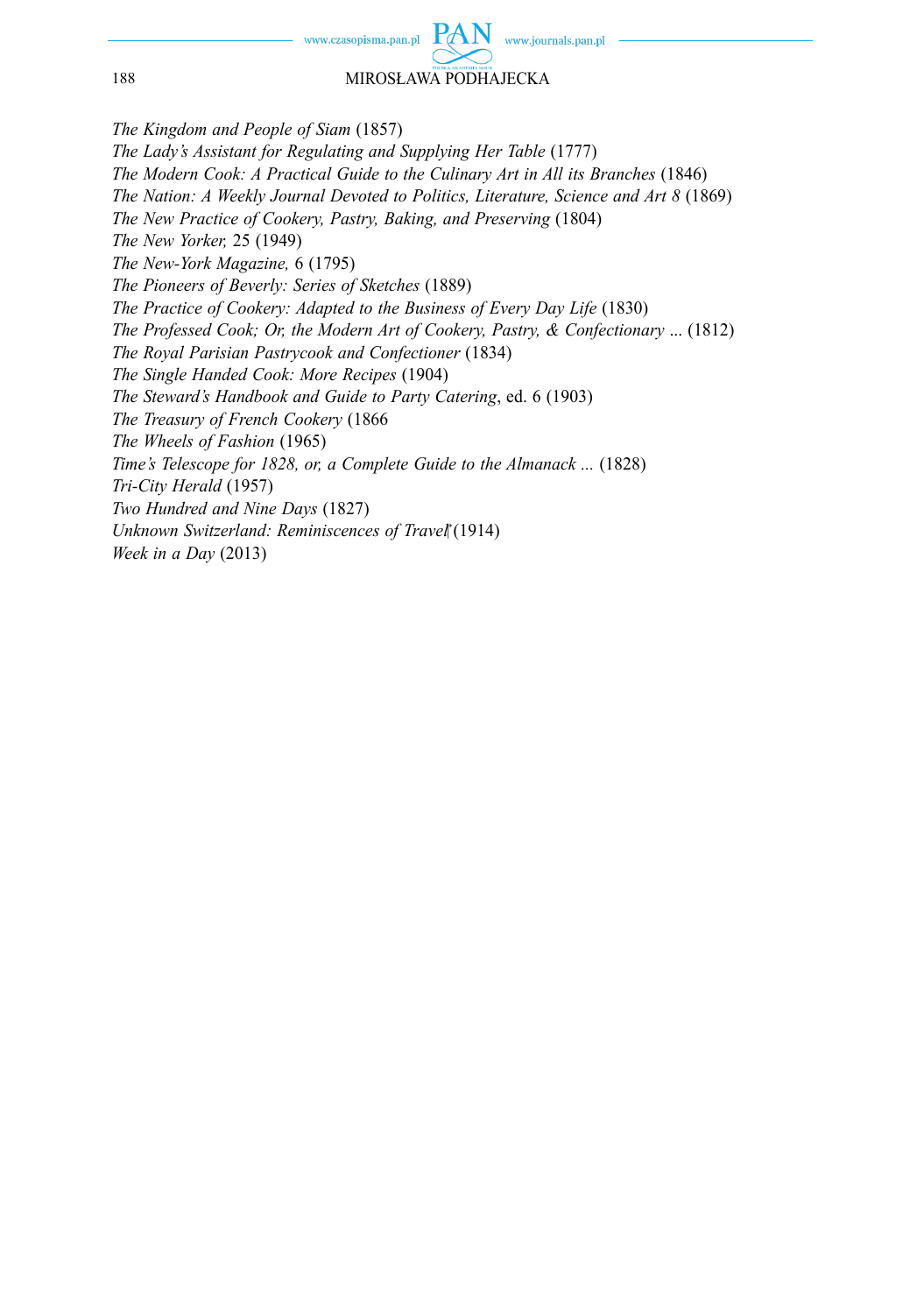

Appendix 1. The list of cooking terms or senses in the research sample

| madeleine               | naan             | parcel         | Portugaise              |
|-------------------------|------------------|----------------|-------------------------|
| magirology              | nam pla          | pao-tzu        | porchetta               |
| magirologist            | nam prik         | parsley green  | potato ball             |
| make-ahead              | Napoletana       | pasta 1        | potato latke            |
| marble veal             | nasi             | pastilla       | poule au riz            |
| mark 1                  | nasi beryani     | pâté 3         | poulette, <sup>14</sup> |
| Maryland                | nasi goreng      | peel 3         | poussin                 |
| masala                  | nasi Padang      | pesto          | pressure cookery        |
| medallion               | nixtamal         | petite marmite | pulse 2                 |
| meze                    | Nonya            | petit poussin  | purse                   |
| microwave               | nuoc man         | pièce montée   | puttanesca              |
| minceur                 | olykoek          | pig iron       | quesadilla              |
| mirin                   | omochi           | pin 1          | rabbit-stock            |
| mise en place           | onglet           | pirozhok       | raclette                |
| mizutaki                | pain au chocolat | pithivier      | raft 1                  |
| mock brawn              | pain de campagne | poached egg    | ramen                   |
| molecular<br>gastronomy | pain de mie      | poffertje      | rasam                   |
| momo 1                  | palmier          | polonaise      | ras malai               |
| money bag               | palourde         | polpetta       | rassolnik               |
| monsieur                | pan drippings    | pol sambol     | reamer                  |
| Montpellier butter      | pan juices       | pomme te terre | reaming                 |
| morita 2                | panada           | pomodoro       | recipe book             |
| moskonfyt               | pancake turner   | ponzu          | reduction               |
| mousseline              | panko            | poppadom       |                         |

<sup>14</sup> The 1803 antedating for *poulette* is not displayed in the citations paragraph, but it illustrates the use of the headword in the etymology section.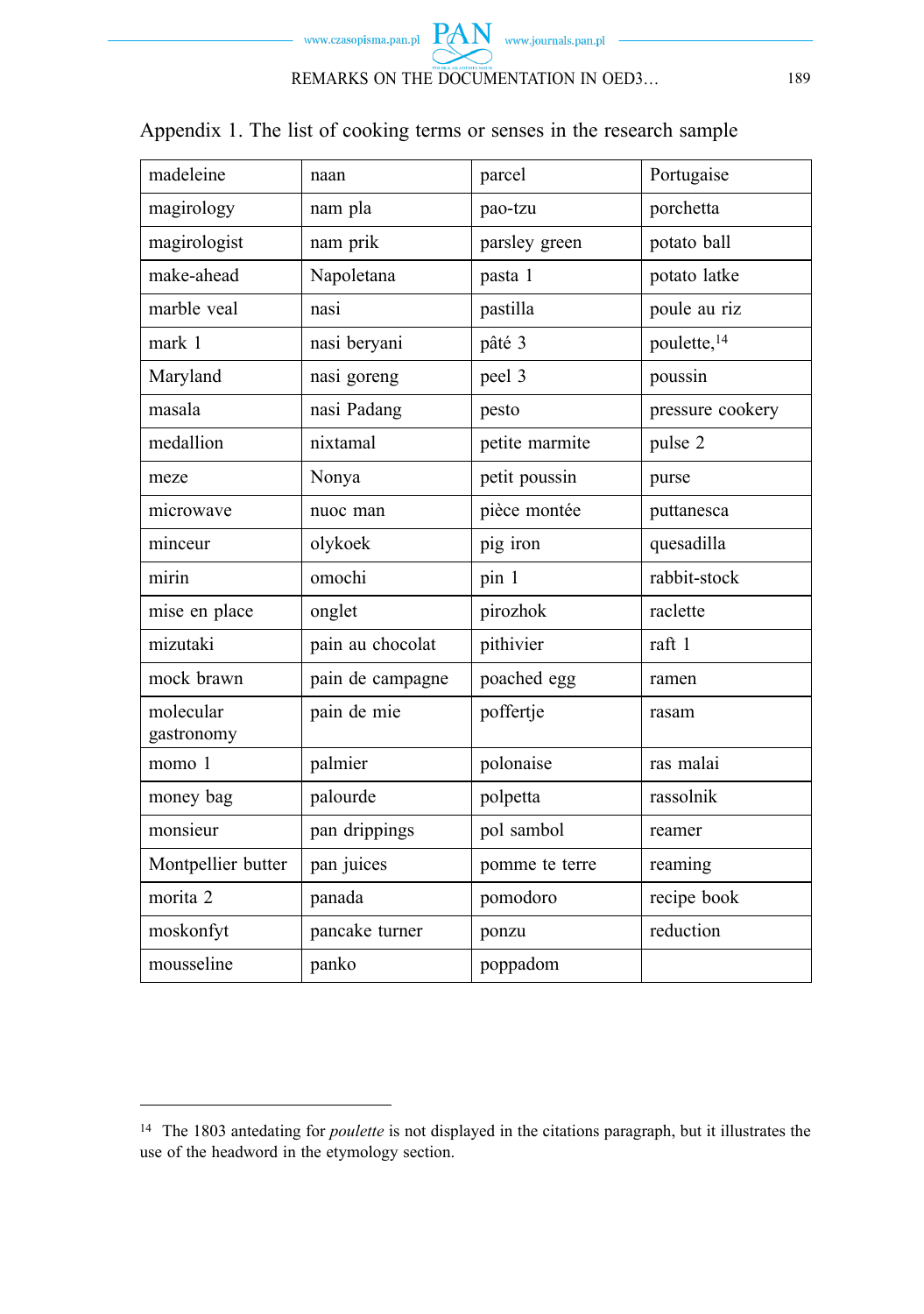

| OED3's headword        | Antedated<br>from $>$ to | OED3's headword   | Antedated<br>from $>$ to |
|------------------------|--------------------------|-------------------|--------------------------|
| madeleine              | 1845 > 1829              | pancake turner    | $1850 > 1673^{16}$       |
| make-ahead             | 1961 > 1960              | pao-tzu           | 1944 > 1927              |
| marble veal            | 1789 > 1769              | parcel (2)        | 1981 > 1941              |
| Maryland               | 1894 > [1858]            | pasta             | 1874 > [1827]            |
| medallion              | 1907 > 1806              | pastilla (3)      | 1857 > 1834              |
| mirin                  | 1880 > 1874              | petite marmite    | 1900 > 1890              |
| mise en place          | 1948 > 1876              | petit poussin (2) | 1900 > [1894]            |
| mizutaki               | 1964 > 1937              | pièce montée      | 1858 > [1822]            |
| momo 1                 | 1924>1922                | pig iron          | 1756 > 1732              |
| money bag              | 1993 > 1986              | pirozhok          | 1912 > 1887              |
| Montpellier butter (2) | 1889 > [1822]            | pithivier (3)     | 1902 > [1810]            |
| mousseline             | 1907 > 1876              | poached egg (3)   | [1927] > [1769]          |
| nam pla                | 1955>1931                | poffertje (2)     | 1872 > 1804              |
| nam prik               | 1897 > 1857              | polonaise         | 1889 > 1834              |
| Napoletana             | 1990 > 1950              | polpetta          | 1839 > 1822              |
| nasi beryani           | 1971 > 1963              | pomme de terre    | $1797 > 1789^{17}$       |
| nasi goreng            | 1938 > 1924              | pomodoro (2)      | 1860 > 1842              |
| nixtamal               | 1902 > 1896              | porchetta         | 1953 > 1929              |
| nuoc man               | 1919 > [1847]            | potato ball (2)   | 1823 > [1777]            |
| olykoek (2)            | 1809 > [1740]            | poule au riz (2)  | 1882 > 1825              |
| omochi                 | 1956 > 1899              | poussin $(2)$     | 1922 > 1883              |
| onglet $(2)$           | 1983 > [1975]            | pressure cookery  | 1921 > [1918]            |
| pain au chocolat       | 1945 > 1944              | pulse 2           | 1977 > 1971              |
| pain de campagne       | 1979 > 1970              | puttanesca (2)    | 1972 > 1970              |
| pain de mie            | 1977 > 1905              | quesadilla        | 1857 > 1849              |
| palmier                | 1929 > 1920              | raclette          | 1949 > 1914              |
| palourde               | 1861 > 1823              | rassolnik         | 1924 > 1899              |
| pan juices             | 1944 > 1914              | reduction         | 1844 > 1815              |

# Appendix 2. Antedatings from Google Books incorporated into OED315

<sup>15</sup> The number in round brackets stands for the number of antedatings taken into OED3.

<sup>&</sup>lt;sup>16</sup> *Pancake turner* was further antedated to the first edition of Randle Cotgrave's dictionary (1611).

<sup>17</sup> The lexicographers succeeded in antedating this citation for *pomme de terre* to 1776.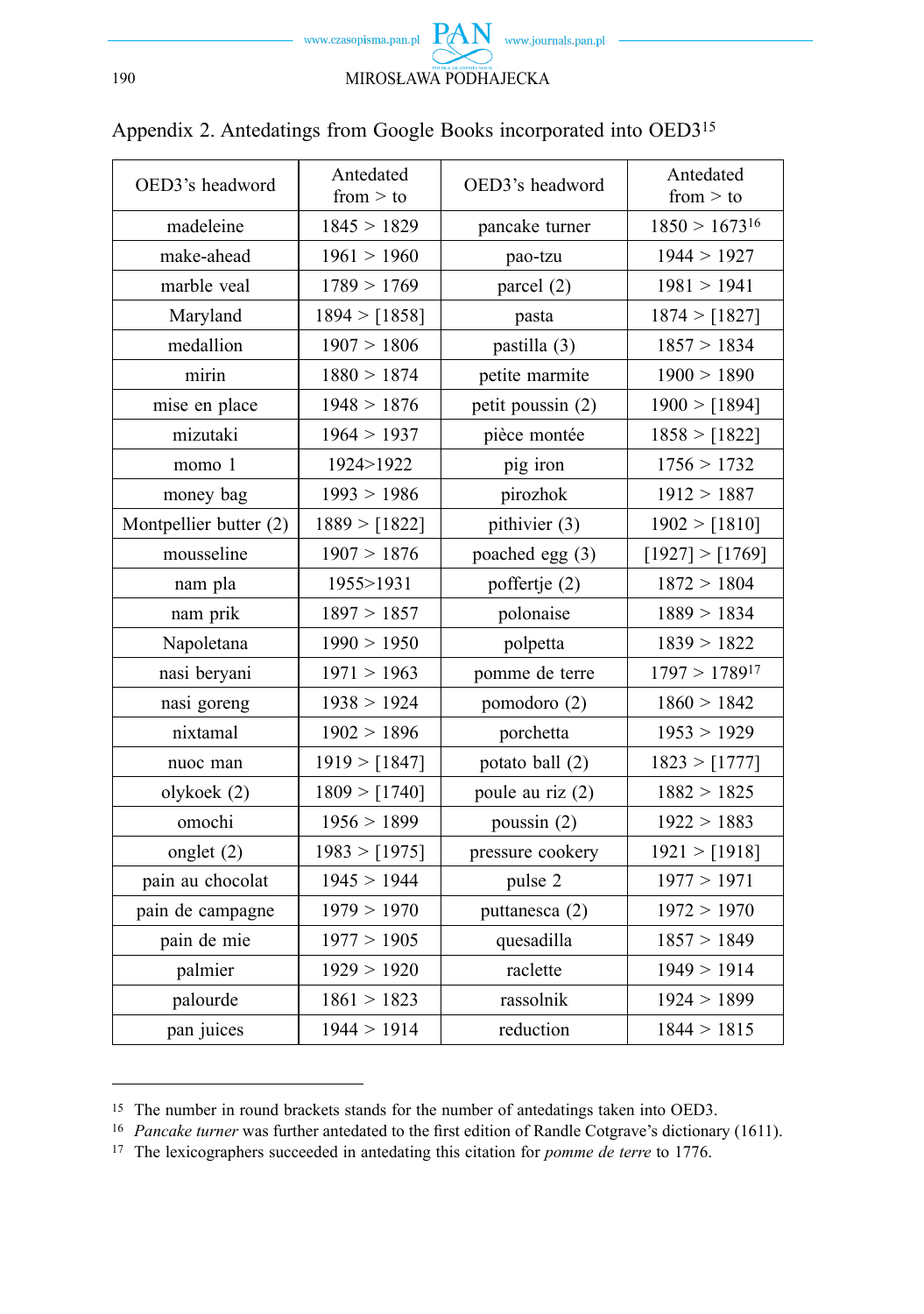

| Appendix 3. Additional antedatings for OED3's cooking terms in Google Books <sup>18</sup> |  |  |
|-------------------------------------------------------------------------------------------|--|--|
|                                                                                           |  |  |

| OED3's<br>headword    | Antedated<br>from $>$ to | Source                                                                                                                                                                                                                                                                                                                           |
|-----------------------|--------------------------|----------------------------------------------------------------------------------------------------------------------------------------------------------------------------------------------------------------------------------------------------------------------------------------------------------------------------------|
| macaroni<br>cheese    | 1877 > 1846              | Vegetables. Chicken Celery, Boiled Rice,<br>Macaroni Cheese, Cole-slaw, Chicken Salad:<br>Milwaukee Daily Sentinel and Gazette, 30 Dec.<br>(p. 7)                                                                                                                                                                                |
| mouqueca              | 1980 > 1875              | Cold fried-fish is equally good for making<br>a "muqueca," which is always served at table in<br>the frying-pan, or, better still, flat earthen pan in<br>which it has been cooked: Angola and the River<br>Congo, v. 2 (p. 240)                                                                                                 |
|                       | 1980 > 1880              | It is described by Mr. Monteior in his "Angola"<br>(1875), as being "very delicious," and in<br>common use on the coast of Africa, where it is<br>called "Muqueca": The Angler's Note-Book and<br>Naturalist's Record: A Repertory of Fact, Inquiry<br>and Discussion on Field-Sports and Subjects of<br>Natural History (p. 22) |
| magret de<br>canard   | 1980 > 1977              | The sauce tasted for all the world like liquefied<br>bouillon cubes, utterly drowning the flavor of that<br>magret de canard: New York Magazine, 10(27)<br>(p. 34)                                                                                                                                                               |
|                       | 1980 > 1978              | It is also doubtful that <b>magret de canard</b> $-$ the<br>splendid duck steak served rare in France - can<br>be more than hinted at, given the anatomy of our<br>local ducks, though Raphael's magret scented<br>with honey vinegar (\$18.50) definitely pleases:<br>New York Magazine, 11(41) (p. 79)                         |
|                       | 1980 > 1979              | Fresh currants in the chill of winter, imported<br>from New Zealand to grace the maigret de<br>canard – rare duck breast in a cassis-scented,<br>vinegar-spiked sauce: New York Magazine, 12(35)<br>(p. 63)                                                                                                                      |
| meringue<br>Chantilly | 1901 > 1880              | Pudding Neselrode, Méringue Chantilly, Petits<br>fours: The Art of Dinner Giving and Usages of<br>Polite Society (p. 100)                                                                                                                                                                                                        |
|                       |                          | Mince Pie, Méringue à la crème de Chantilly,<br>Pumpkin Pie: The Art of Dinner Giving and<br>Usages of Polite Society (p. 122)                                                                                                                                                                                                   |

<sup>18</sup> The antedatings for *macaroni cheese* and *Strasbourgeoise* come from Newspapers.com.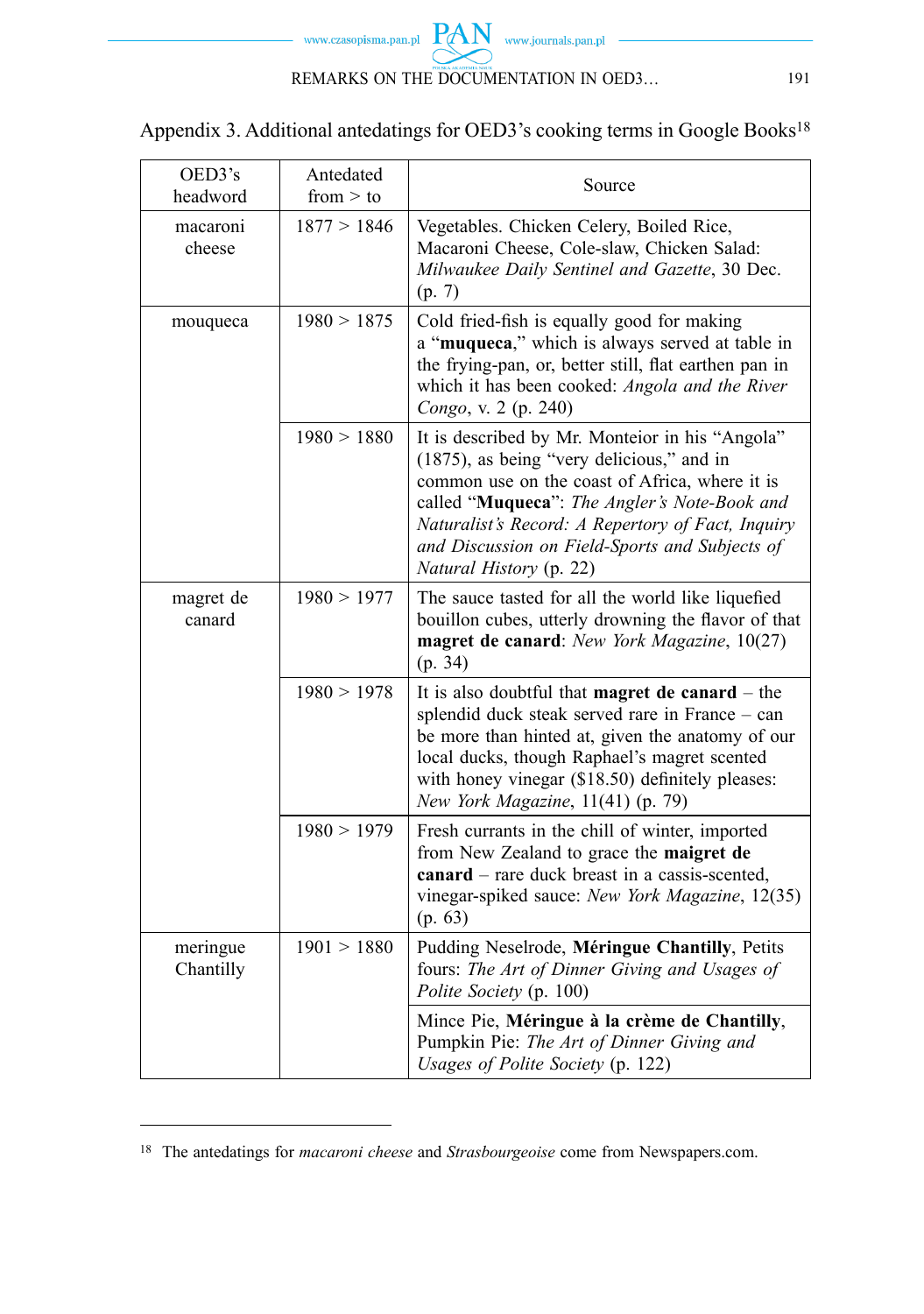

| OED3's<br>headword | Antedated<br>from $>$ to | Source                                                                                                                                                                                                                                                                                                                                                                                                    |
|--------------------|--------------------------|-----------------------------------------------------------------------------------------------------------------------------------------------------------------------------------------------------------------------------------------------------------------------------------------------------------------------------------------------------------------------------------------------------------|
|                    |                          | Corbeille de méringue à la Chantilly, Gold-leaf<br>jelly au Dantzic: The Art of Dinner Giving and<br>Usages of Polite Society (p. 125)                                                                                                                                                                                                                                                                    |
| mince              | 1804 > 1759              | For this you should draw your cocks, cut off<br>the feet, and truss the thighs in; preserve the<br>ropes for the forcemeat, and make a little mince<br>of your livers, with a morsel of ham, seasoned<br>with a mushroom, pepper, salt and parsley:<br>A Complete System of Cookery, in Which is Set<br><i>Forth</i> (p. 134)                                                                             |
| mirepoix           | 1877 > 1815              | When that is done put your meat, that has been<br>prepared as above, into the mirepoix: The French<br>Cook, ed. 3 (p. 159)                                                                                                                                                                                                                                                                                |
|                    | 1877 > 1829              | Fowl à la Mirepoix, otherwise à la Cendre. Truss<br>the fowl as in No. 311. Next make a mirepoix<br>without its being melted, that is to say, scrape<br>some bacon, a little butter, a few slices of ham,<br>with a little thyme, bay-leaves, salt, and pepper:<br>The French Cook: A System of Fashionable and<br>Economical Cookery (p. 141-142)                                                        |
|                    | 1877 > 1846              | Stew the carp in a <i>mirepoix</i> of white wine, when<br>done, drain and dish it up; pour some Provençale<br>sauce over it, garnish it with groups of muscles<br>fried in batter, and scallops of perch, tossed in<br>green ravigotte sauce; place a border of cray-fish<br>round the dish, and send to table: The Modern<br>Cook: A Practical Guide to the Culinary Art in<br>All its Branches (p. 139) |
| Napoleon<br>pastry | 1969 > 1883              | Napoleon pastry (Menu no. VI $-$ .<br>RECEPTION): The Chicago Herald Cooking<br>School  (p. 119)                                                                                                                                                                                                                                                                                                          |
|                    | 1969 > 1965              | Their work began anew everytime the cut goods,<br>layered like gigantic Napoleon pastries, arrived<br>by truck from Sportwhirl: The Wheels of Fashion<br>(p. 14)                                                                                                                                                                                                                                          |
| natilla            | 1969 > 1828              | For milk porridge, "natilla," take a quarter of<br>a pound of fecula, and dissolve it in a sufficient<br>quantity of cold milk, (that of almonds is<br>preferable, in the case of sickness) the lumps<br>must be well mashed: Journal of the Franklin<br><i>Institute</i> , 6 (1) (p. 389)                                                                                                                |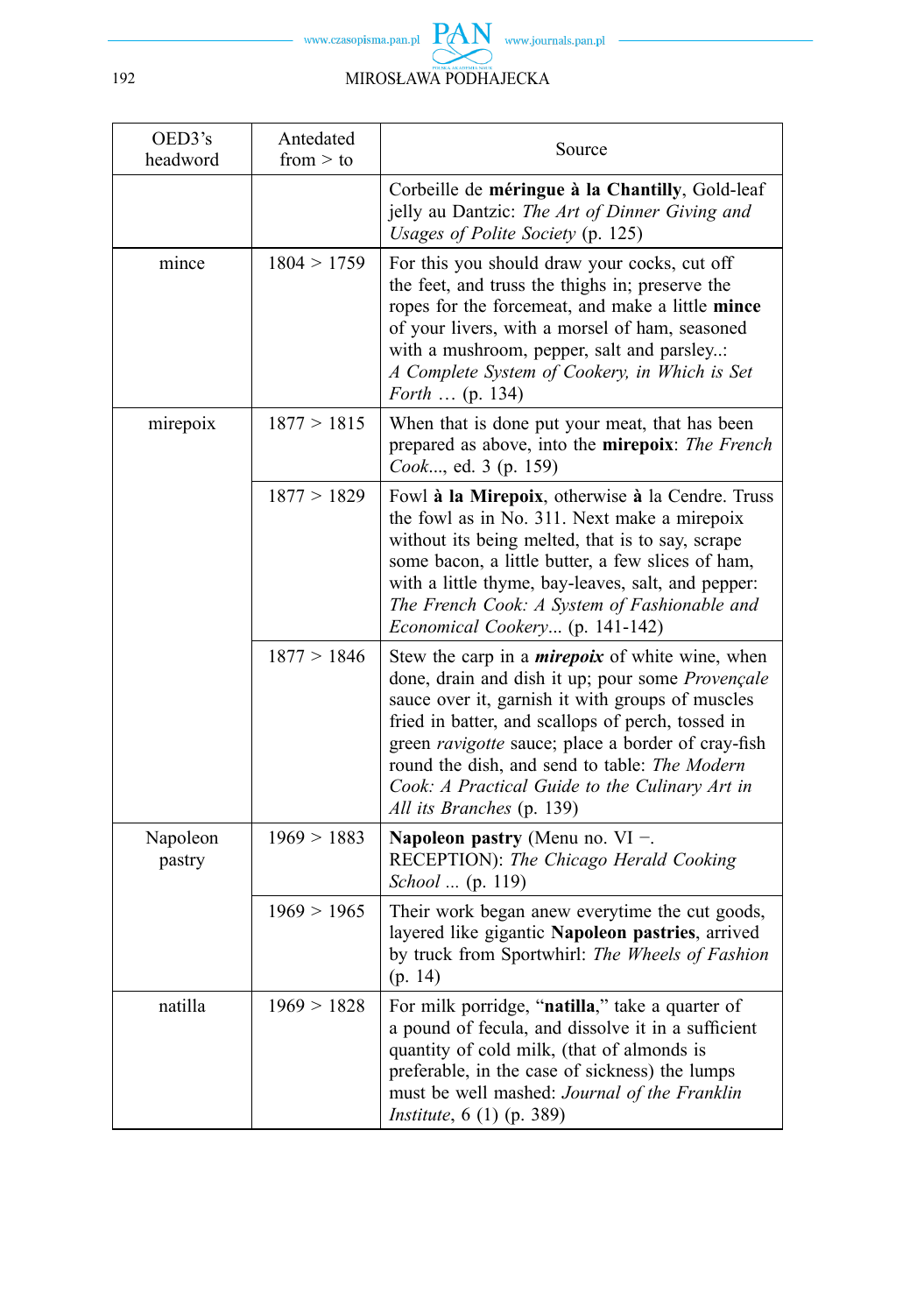

# REMARKS ON THE DOCUMENTATION IN OED3... 193

| OED3's<br>headword   | Antedated<br>from $>$ to | Source                                                                                                                                                                                                                                                                                                                                                                                                                          |
|----------------------|--------------------------|---------------------------------------------------------------------------------------------------------------------------------------------------------------------------------------------------------------------------------------------------------------------------------------------------------------------------------------------------------------------------------------------------------------------------------|
|                      | 1969 > 1908              | () saddle of veal larded and and roasted with<br>aromatic herbs and manzanilla, rice boiled in<br>cream with the name of the best guest at each<br>table traced in powdered cinnamon, natilla,<br>a wonderful kind of cream, and $ojaldres$ , $-$ a sort<br>of pastry, light and brittle as a butterfly's wing,<br>which they eat with chocolate: Sun and Shadow<br>in Spain (p. 186)                                           |
| palacsinta           | 1969 > 1943              | All about there swirled the savory odors of frying<br>palacsinta and pörköllt, and everywhere the<br>essence of the grape flowed as swiftly and almost<br>as ceaselessly as the Danube winding through<br>the town: A Surgeon's World: An Autobiography<br>(p. 35)                                                                                                                                                              |
|                      | 1969 > 1949              | Then, contrarily, she pushed toward Hester<br>a plateful of $palacsinta$ - thin pancakes stuffed<br>with sweetened cottage cheese or melted jelly,<br>which she would never make on command but<br>which would appear suddenly when she had been<br>moved: The New Yorker, 25 (p. 30)                                                                                                                                           |
| palak                | 1868 > 1842              | About the middle of February wild ducks and<br>sparrows were exposed for sale in the bazars,<br>and shortly afterwards pâlak, or spinach, was<br>procurable, with the tender shoots of the fish<br>plant, here employed as vegetables, and gathered<br>from the sun-exposed skirts of the hills: Narrative<br>of Various Journeys in Balochistan, Afghanistan,<br>and the Panjab $(p. 4-5)$                                     |
|                      | 1868 > 1866              | We have common potatoes, sweet potatoes<br>() cabbages, carrots, radishes, egg-plants,<br>tamatoes, (not extensively raised, because not<br>used by natives) turnips, ghooians, soa, methee,<br>chauláee, pálak, marsá, cucumbers of two kinds,<br>(kheera and kakree) tooroees, laukees, (both of<br>the cucumber tribes) gourds, and some others:<br>Domestic Manners and Customs of the Hindoos<br>of Northern India (p. 47) |
| pancake<br>breakfast | 1923 > 1889              | Scrap iron collection, pancake breakfast at<br>Rockton Fair, turkey shoot, raffles, bingo, sale<br>of charcoal, donkey baseball: The Pioneers of<br>Beverly: Series of Sketches (p. 289)                                                                                                                                                                                                                                        |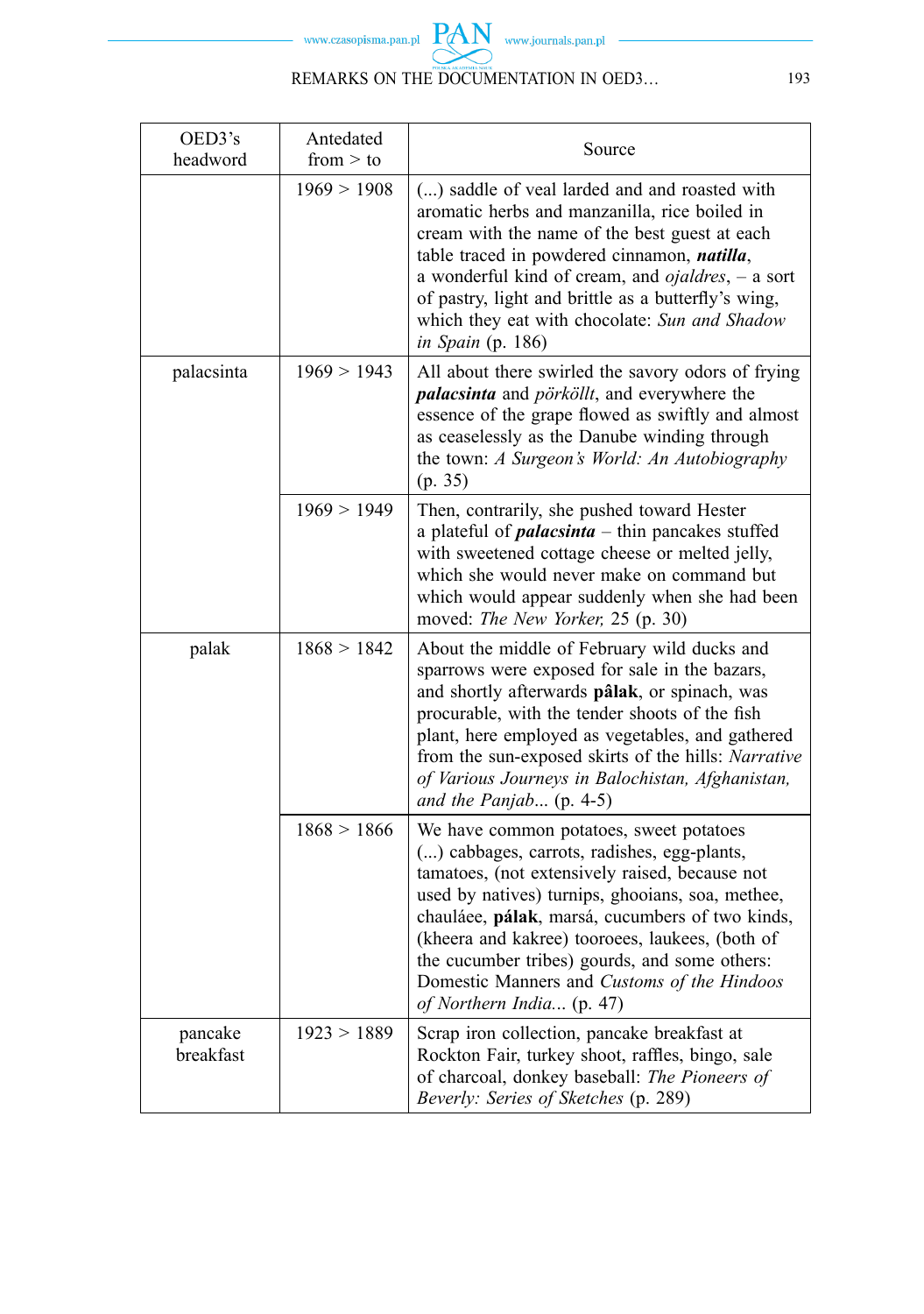

| OED3's<br>headword   | Antedated<br>from $>$ to | Source                                                                                                                                                                                                                                                                                                                                                                                                                                                                       |
|----------------------|--------------------------|------------------------------------------------------------------------------------------------------------------------------------------------------------------------------------------------------------------------------------------------------------------------------------------------------------------------------------------------------------------------------------------------------------------------------------------------------------------------------|
| pancake-like         | 1887 > 1845              | Suddenly, a desperate commotion is visible $-$ the<br>noses become more pancake-like than ever, and<br>the eyes seem fairly darting from their sockets,<br>as a travelling chariot, whirled along by four<br>magnificent bays, comes flying down the street:<br>The Freaks of Cupid, by an Irish Bachelor<br>$(p. 423)$ .                                                                                                                                                    |
| pommes<br>allumettes | 1962 > 1944              | They never cut <i>pommes allumettes</i> the exact size<br>between French-fried and julienne: The Face in<br>the Aspic: Tales of Club Life Among the Overfed<br>(p. 144)                                                                                                                                                                                                                                                                                                      |
|                      | 1962 > 1958              | Huge, browned and shiny with gravy, heaped<br>with pommes allumettes and petits pois, it was<br>carried: The Accounting (p. 47)                                                                                                                                                                                                                                                                                                                                              |
| pumpkin-chip         | 1837 > 1836              | Weigh them, and allow to each pound of<br>pumpkin chips, a pound of loaf-sugar: Seventy-<br>Five Receipts for Pastry, Cakes and Sweetmeats<br>(p. 90)                                                                                                                                                                                                                                                                                                                        |
| pumpkin soup         | 1830 > 1812              | Potage à la Citrouille. Pumpkin Soup. CUT<br>the pumpkin in such a manner as you may<br>join it again handsomely; take out all the<br>seeds, and half of the flesh (which you may<br>do easily with a table spoon): The Professed<br>Cook; Or, the Modern Art of Cookery, Pastry, &<br>Confectionary (p. 26)                                                                                                                                                                 |
|                      | 1830 > 1825              | Pumpkin Soup. Pare the rind from a quarter of<br>a middle-sized pumpkin, and take out the inside,<br>then cut it in smallish pieces, and boil it in water<br>till it becomes of the consistence of marmalade,<br>all the water being consumed: French Domestic<br>Cookery  (p. 16)                                                                                                                                                                                           |
| quiche               | 1925 > [1828]            | At Commercy, in the ci-devant Lorraine, during<br>the Rogation week, religious processions are<br>made in the fields; and, at this period of the<br>year, a little fair is held for the sale of tarts and<br>cakes; hence, the fair is not only called Rogation-<br>Fair Day, but the day or fair of Quichottes, the<br>diminutive of $Quiche$ , which signifies, in the<br>language of the country, a tart, or small piece of<br>pastry: Time's Telescope for 1828 (p. 117) |